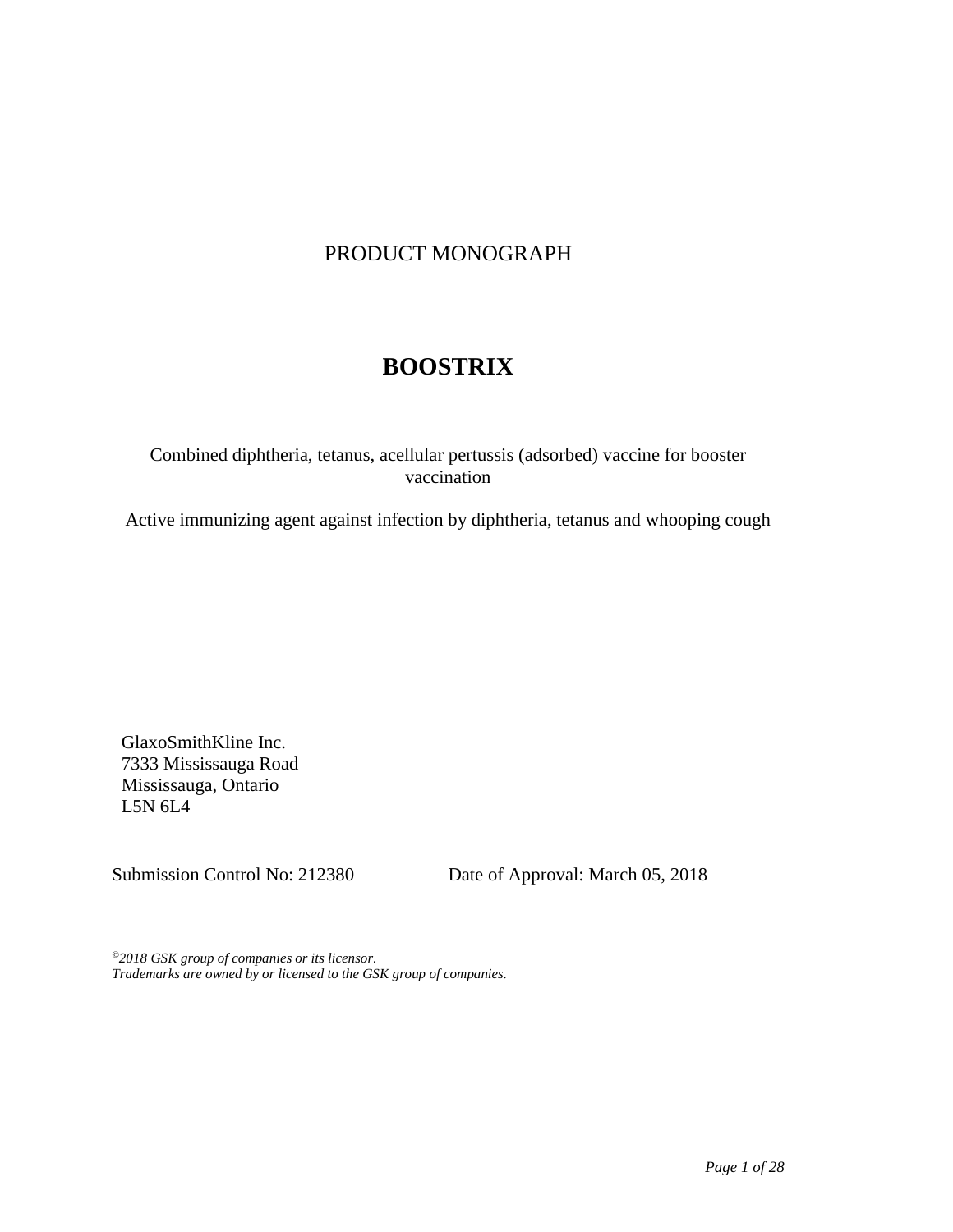# **Table of Contents**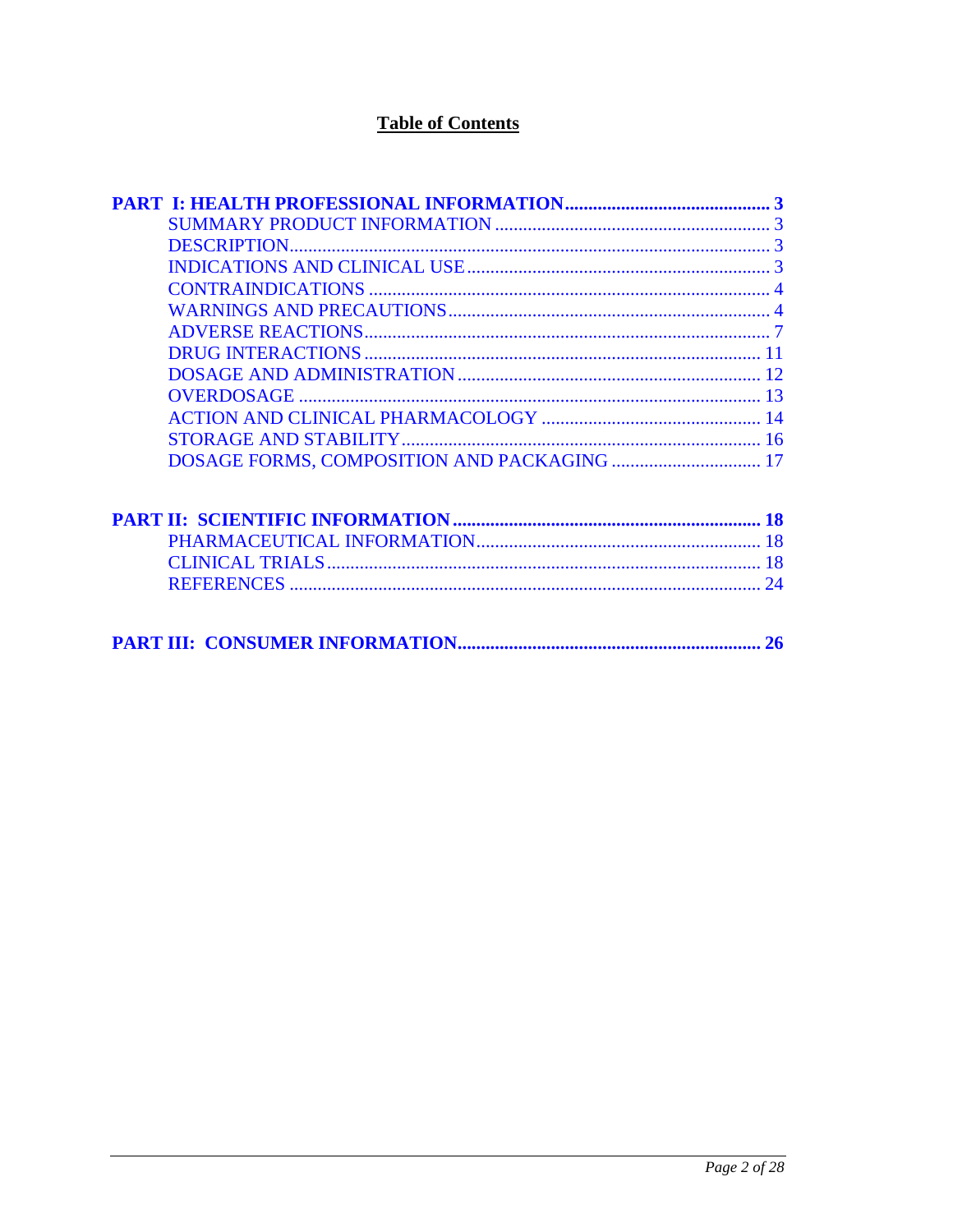## **BOOSTRIX**

<span id="page-2-0"></span>Combined diphtheria, tetanus, acellular pertussis (adsorbed) vaccine for booster vaccination

## **PART I: HEALTH PROFESSIONAL INFORMATION**

## **SUMMARY PRODUCT INFORMATION**

| <b>Route of</b><br><b>Administration</b> | <b>Dosage Form / Strength</b>                                                                                                                                                                                                                                                                                                                        | <b>Nonmedicinal Ingredients</b>                                                                                                                                                                                           |
|------------------------------------------|------------------------------------------------------------------------------------------------------------------------------------------------------------------------------------------------------------------------------------------------------------------------------------------------------------------------------------------------------|---------------------------------------------------------------------------------------------------------------------------------------------------------------------------------------------------------------------------|
| Intramuscular                            | Suspension for injection/<br>not less than 2.5 limit of<br>flocculation $(Lf)$ , or<br>2 IU ('International Units')<br>of diphtheria toxoid,<br>8 mcg of pertussis toxoid,<br>8 mcg of filamentous<br>hemagglutinin, 2.5 mcg of<br>pertactin (69 kDa outer<br>membrane protein), and<br>not less than $5$ Lf $(20 \text{ IU})$<br>of tetanus toxoid. | Aluminum (as aluminum salts), sodium<br>chloride, water for injection. Residues*:<br>disodium phosphate, formaldehyde,<br>glutaraldehyde, glycine, monopotassium<br>phosphate, polysorbate 80, and potassium<br>chloride. |

\*From the manufacturing process.

## **DESCRIPTION**

BOOSTRIX (combined diphtheria, tetanus, acellular pertussis (adsorbed) vaccine) is presented as a turbid white suspension in a single dose prefilled syringe. Upon storage, a white deposit and clear supernatant can be observed. This is a normal finding.

## **INDICATIONS AND CLINICAL USE**

BOOSTRIX (combined diphtheria, tetanus, acellular pertussis (adsorbed) vaccine) is indicated for:

• Booster vaccination against diphtheria, tetanus and pertussis of individuals from the age of four years onwards.

BOOSTRIX is not intended for primary immunization.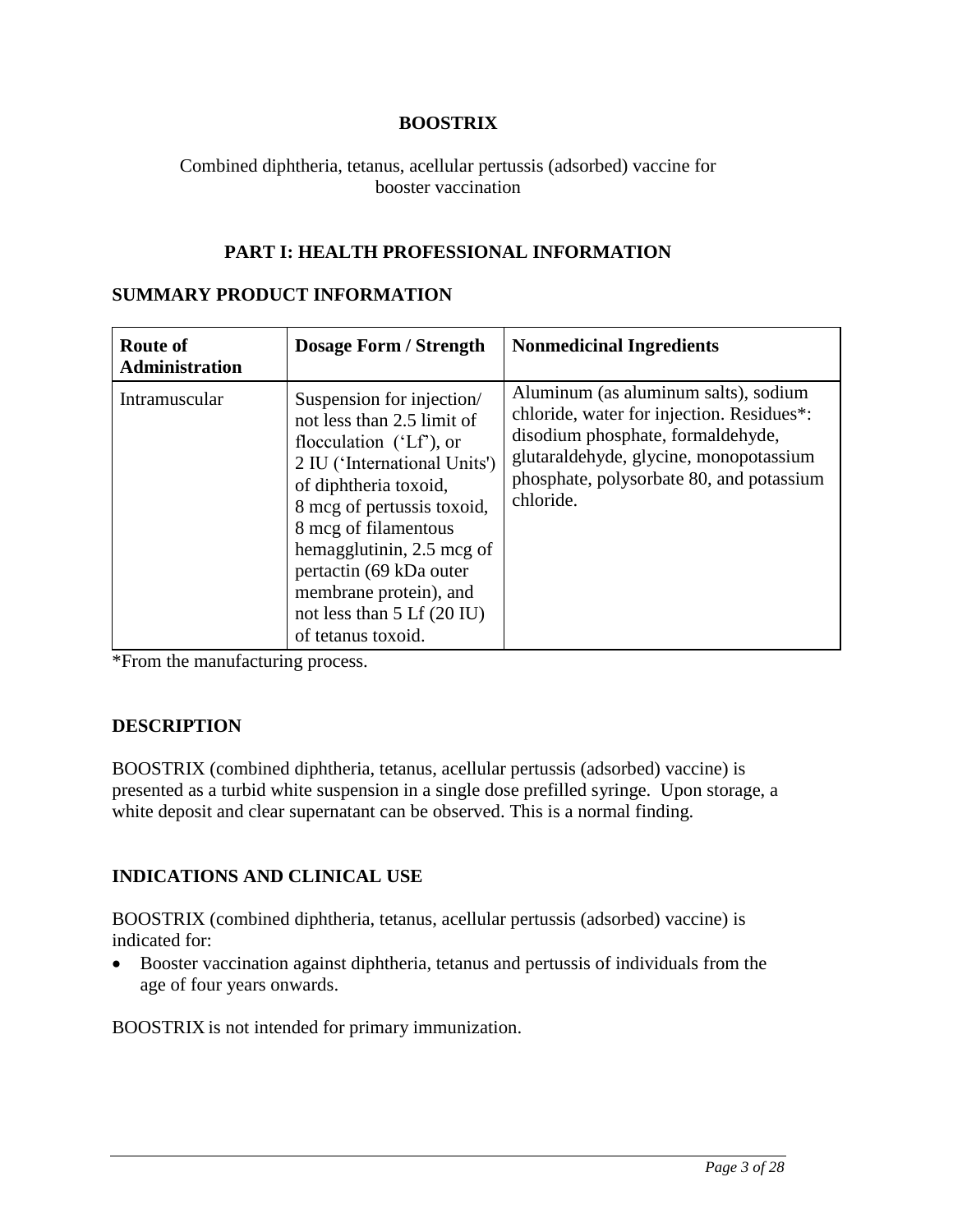# <span id="page-3-0"></span>**CONTRAINDICATIONS**

- BOOSTRIX (combined diphtheria, tetanus, acellular pertussis (adsorbed) vaccine) is contraindicated in patients who are hypersensitive to any component of the vaccine or subjects having shown signs of hypersensitivity after previous administration of diphtheria, tetanus, or pertussis vaccines. For a complete listing, see the DOSAGE FORMS, COMPOSITION AND PACKAGING section of the product monograph.
- BOOSTRIX is contraindicated if the subject has experienced an encephalopathy of unknown etiology, occurring within 7 days following previous vaccination with pertussis containing vaccine. In these circumstances, adult-type combined diphtheria tetanus vaccine should be used.
- BOOSTRIX should not be administered to subjects who have experienced transient thrombocytopenia or neurological complications following an earlier immunization against diphtheria and/or tetanus.

# **WARNINGS AND PRECAUTIONS**

## **General**

It is good clinical practice that immunization should be preceded by a review of the medical history (especially with regard to previous immunization and possible occurrence of undesirable events) and a clinical examination.

As with any other vaccine, BOOSTRIX (combined diphtheria, tetanus, acellular pertussis (adsorbed) vaccine) may not protect 100% of individuals receiving the vaccine.

## **BOOSTRIX should under no circumstances be administered intravenously.**

As with other vaccines, the administration of BOOSTRIX should be postponed in subjects suffering from acute severe febrile illness. The presence of a minor infection is not a contraindication.

If any of the following events occur in temporal relation to administration of whole-cell DTP or acellular DTP vaccine, the decision to give subsequent doses of vaccine containing the pertussis component should be carefully considered. There may be circumstances, such as high incidence of pertussis, in which the potential benefits outweigh possible risks, particularly since these events have not been proven to cause permanent sequelae.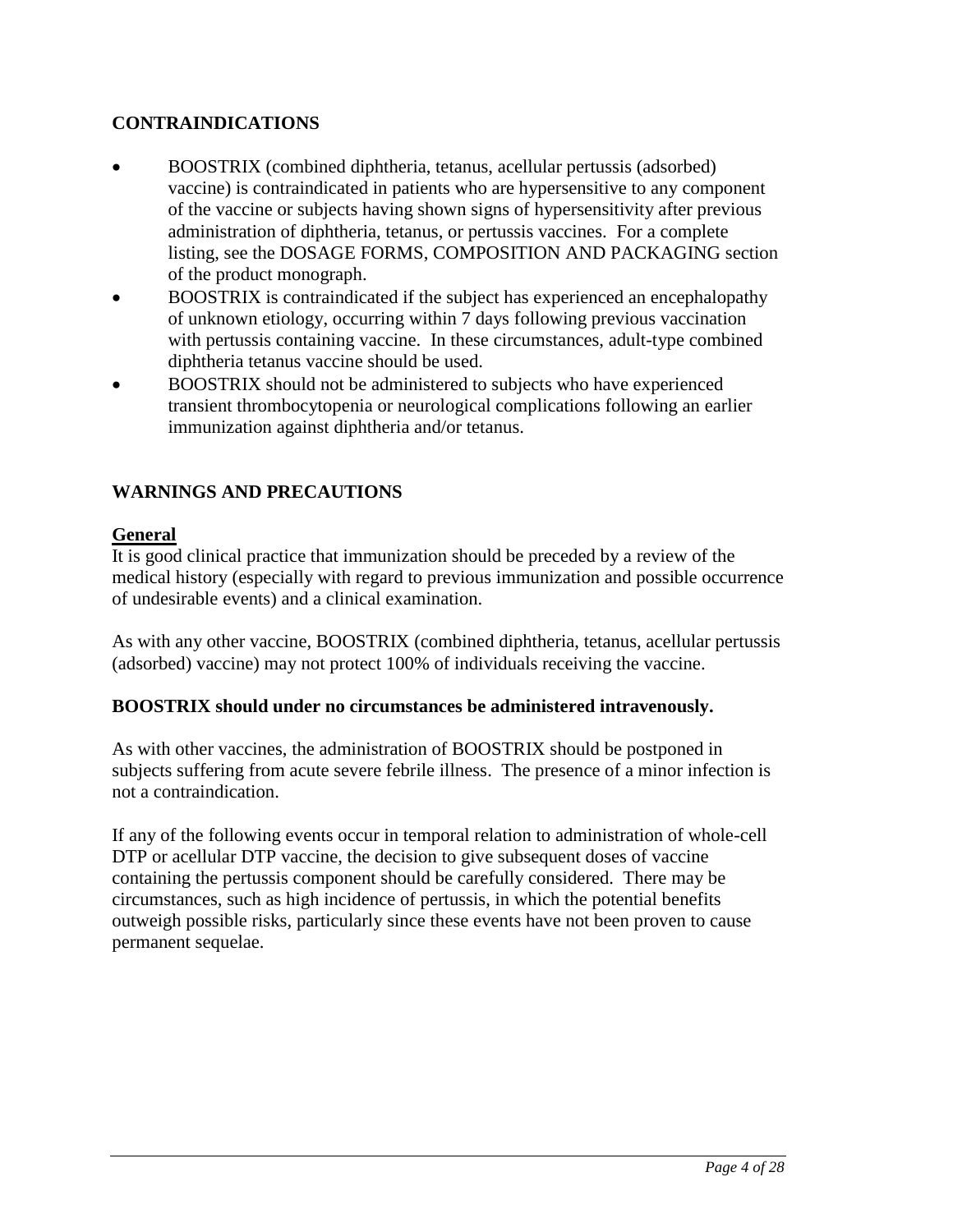- Temperature of  $\geq 40.0$ °C within 48 hours of vaccination, not due to another identifiable cause.
- Collapse or shock like state (hypotonic hyporesponsive episode) within 48 hours of vaccination.
- Persistent, inconsolable crying lasting  $\geq$  3 hours, occurring within 48 hours of vaccination.
- Convulsions with or without fever, occurring within 3 days of vaccination.

Syncope (fainting) can occur following, or even before, any vaccination as a psychogenic response to the needle injection. It is important that procedures are in place to avoid injury from faints.

# **Neurologic**

In children with progressive neurological disorders, including infantile spasms, uncontrolled epilepsy or progressive encephalopathy, it is better to defer pertussis (Pa or Pw) immunization until the condition is corrected or stable. However, the decision to give pertussis vaccine must be made on an individual basis after careful consideration of the risks and benefits.

A history or a family history of convulsions and a family history of an adverse event following DTP vaccination do not constitute contraindications.

# **Hematologic**

BOOSTRIX should be administered with caution to subjects with thrombocytopenia or a bleeding disorder since bleeding may occur following an intramuscular administration to these subjects. Firm pressure should be applied to the injection site (without rubbing) for at least 2 minutes.

# **Immune**

HIV infection is not considered as a contraindication for diphtheria, tetanus and pertussis vaccination. The expected immunological response may not be obtained after vaccination.

# **Sensitivity**

As with other injectable vaccines, appropriate medication (eg. Epinephrine 1:1000) should be readily available for immediate use in case of anaphylaxis or anaphylactoid reactions following administration of the vaccine. For this reason, the vaccinee should remain under medical supervision for 30 minutes after immunization.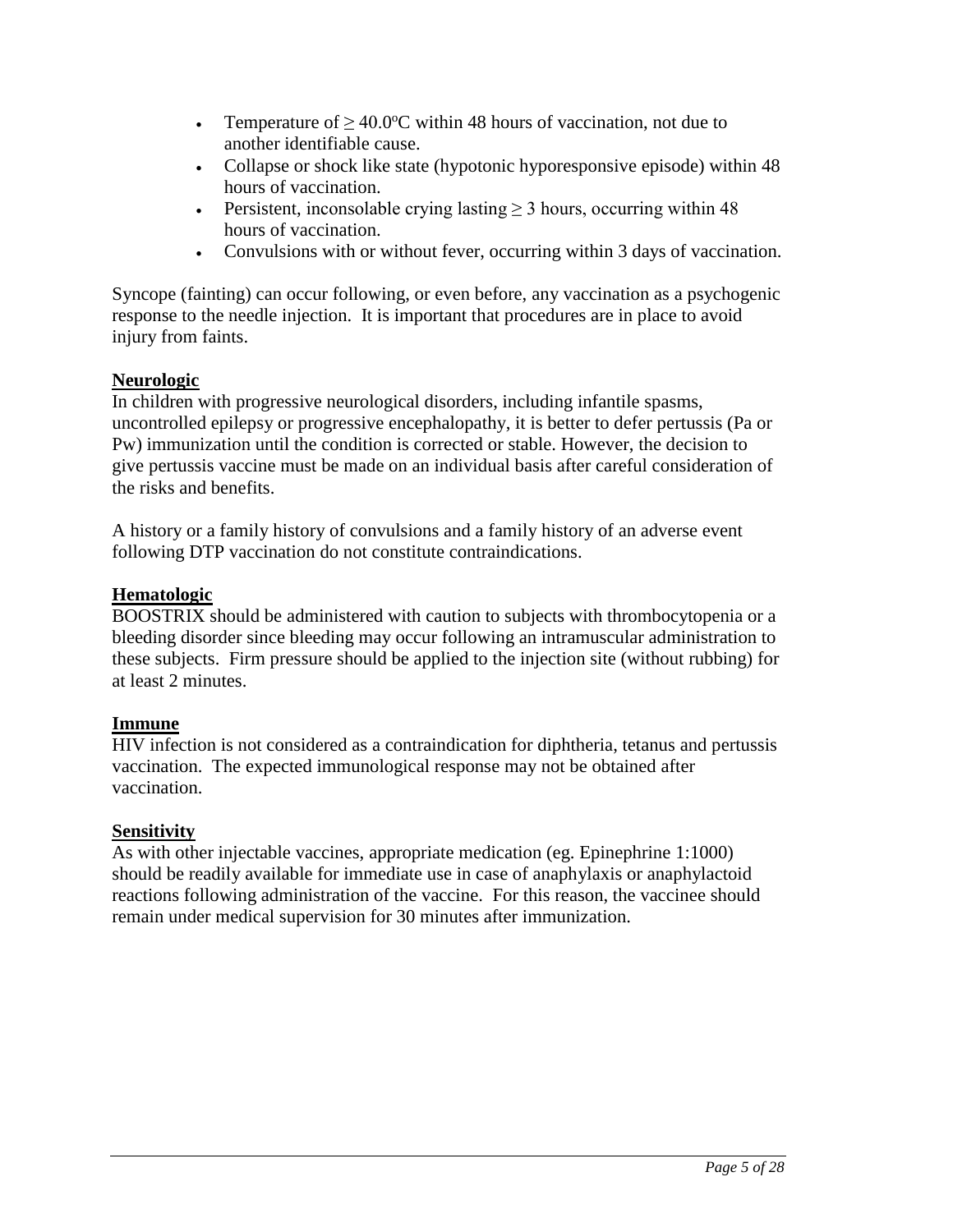## **Special Populations**

## **Pregnant Women:**

Safety data from a prospective observational study where BOOSTRIX was administered to pregnant women during the third trimester (793 pregnancy outcomes) as well as data from post-marketing surveillance where pregnant women were exposed to BOOSTRIX have shown no vaccine related adverse effect on pregnancy or on the health of the fetus/newborn child.

The use of BOOSTRIX may be considered during the third trimester of pregnancy.

Human data from prospective clinical studies on the use of BOOSTRIX during the first and second trimester of pregnancy are not available.

Limited data indicate that maternal antibodies may reduce the magnitude of the immune response to some vaccines in infants born from mothers vaccinated with BOOSTRIX during pregnancy. The clinical relevance of this observation is unknown.

Animal studies with BOOSTRIX do not indicate direct or indirect harmful effects with respect to fertility, pregnancy, embryonal/fetal development, parturition or post-natal development (see TOXICOLOGY).

BOOSTRIX should only be used during pregnancy when the possible advantages outweigh the possible risks for the fetus.

### **Nursing Women:**

The safety of BOOSTRIX when administered to breast-feeding women has not been evaluated.

It is unknown whether BOOSTRIX is excreted in human breast milk.

BOOSTRIX should only be used during breast-feeding when the possible advantages outweigh the potential risks.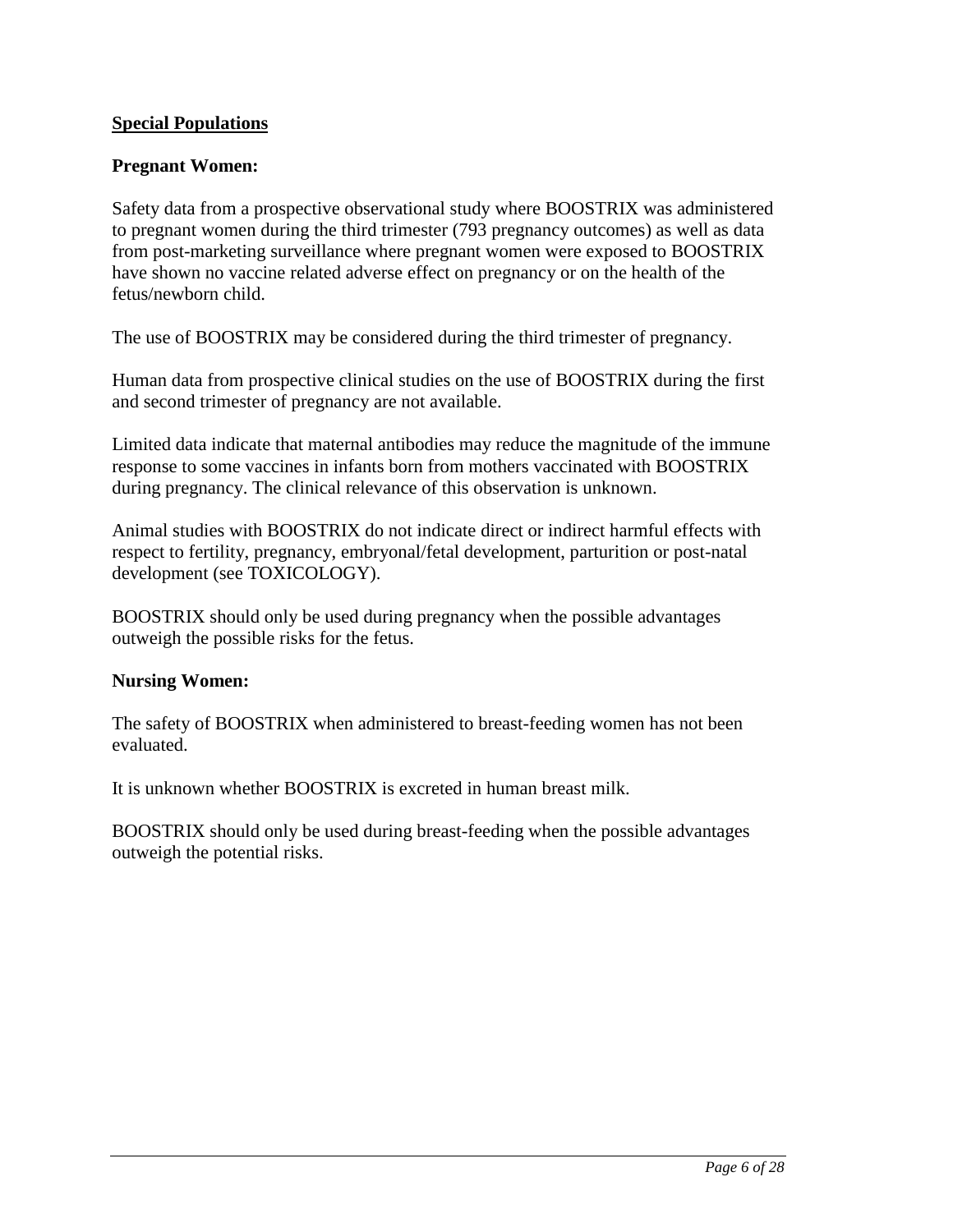## <span id="page-6-0"></span>**ADVERSE REACTIONS**

## **Clinical Trial Adverse Drug Reactions**

*Because clinical trials are conducted under very specific conditions the adverse reaction rates observed in the clinical trials may not reflect the rates observed in practice and should not be compared to the rates in the clinical trials of another drug. Adverse drug reaction information from clinical trials is useful for identifying drug-related adverse events and for approximating rates*.

A total of 1,243 vaccinees have received a dose of BOOSTRIX (combined diphtheria, tetanus, acellular pertussis (adsorbed) vaccine) in clinical studies of which 1,032 were over 10 years of age.

During controlled clinical studies, diary cards were used to monitor signs and symptoms in all vaccinees following administration of a dose of BOOSTRIX. [Table 1](#page-7-0) below summarizes data from two pivotal studies for solicited local and general symptoms reported during a 15 day follow up period after vaccination. Onset of the majority of local and general symptoms occurred within 48 hours of vaccination. All symptoms resolved without sequelae. A causal relationship between these events and vaccination has not necessarily been established.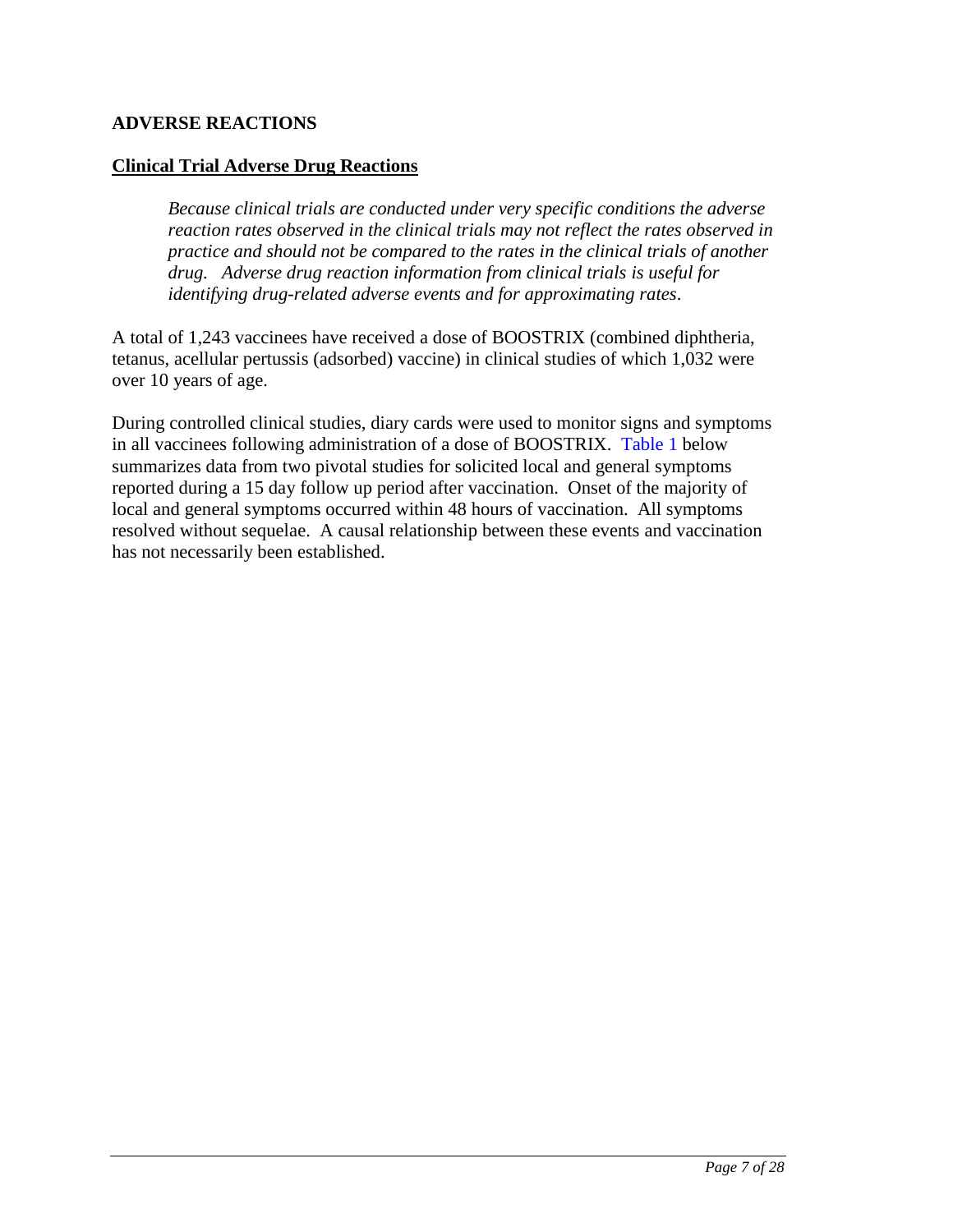### <span id="page-7-0"></span>Table 1 Summary data from 2 pivotal studies for solicited local and general symptoms reported during a 15 day follow up period vaccination

| <b>Solicited Symptoms</b>              | Incidence $(\% )$                                                                  |              |                                                                                                  |                                                                       |               |                                                                                             |
|----------------------------------------|------------------------------------------------------------------------------------|--------------|--------------------------------------------------------------------------------------------------|-----------------------------------------------------------------------|---------------|---------------------------------------------------------------------------------------------|
|                                        | <b>BOOSTRIX</b><br>administered to<br>adolescent<br>subjects aged<br>$10-17$ years |              | <b>Adolescent</b><br>comparator<br>group who<br>received separate<br>Td and $aP(ap)$<br>vaccines | <b>BOOSTRIX</b><br>administered to<br>adult subjects<br>aged 18 years |               | <b>Adult</b><br>comparator<br>group who<br>received separate<br>Td and $aP(ap)$<br>vaccines |
|                                        | <b>BOOSTRIX</b><br>$N = 448$                                                       | Td<br>$N=60$ | aP<br>$N = 59$                                                                                   | <b>BOOSTRIX</b><br>$N = 438$                                          | Td*<br>$N=54$ | $aP^*$<br>$N=55$                                                                            |
| <b>Local reactions</b>                 |                                                                                    |              |                                                                                                  |                                                                       |               |                                                                                             |
| Pain<br>(All)                          | 79.0                                                                               | 83.3         | 67.8                                                                                             | 72.6                                                                  | 85.2          | 56.4                                                                                        |
| (Grade 3)                              | 3.8                                                                                | 10.0         | 8.5                                                                                              | 0.7                                                                   | $\theta$      | 3.65                                                                                        |
| Redness<br>(All)                       | <b>33.0</b>                                                                        | 53.3         | 15.3                                                                                             | 32                                                                    | 38.9          | 20.0                                                                                        |
| $(\geq 50$ mm)                         | 5.8                                                                                | 16.7         | $\Omega$                                                                                         | 2.5                                                                   | 7.4           | $\Omega$                                                                                    |
| Swelling (All)                         | <b>35.0</b>                                                                        | 46.7         | 15.3                                                                                             | 20.8                                                                  | 29.6          | 10.9                                                                                        |
| $(\geq 50$ mm)                         | 7.8                                                                                | 10.0         | 1.7                                                                                              | 2.5                                                                   | 5.6           | $\Omega$                                                                                    |
| <b>General Symptoms</b>                |                                                                                    |              |                                                                                                  |                                                                       |               |                                                                                             |
| $(\geq 37.5$ °C)<br>Fever              | 8.9                                                                                | 8.3          | 5.1                                                                                              | 18.5                                                                  | 33.3          | 12.7                                                                                        |
| $( \geq 39.1$ <sup>o</sup> C)<br>Fever | 0.4                                                                                | $\Omega$     | $\Omega$                                                                                         | 0.2                                                                   | $\Omega$      | $\theta$                                                                                    |
| Malaise                                | 27.7                                                                               | 26.7         | 20.3                                                                                             | 19.2                                                                  | 20.4          | 14.5                                                                                        |
| Fatigue                                | 56.2                                                                               | 50.0         | 40.7                                                                                             | 27.2                                                                  | 25.9          | 23.6                                                                                        |
| Vomiting                               | 4.0                                                                                | 5.0          | 3.4                                                                                              | 3.4                                                                   | 3.7           | 5.5                                                                                         |
| Headache                               | 51.3                                                                               | 51.7         | 35.6                                                                                             | 37.0                                                                  | 44.4          | 47.3                                                                                        |
| <b>Dizziness</b>                       | 20.5                                                                               | 26.7         | 13.6                                                                                             | <b>10.0</b>                                                           | 3.7           | 9.1                                                                                         |

Td – Tetanus + diphtheria toxoid

aP – acellular pertussis

\* These data are from the first vaccination of either of these comparator vaccine.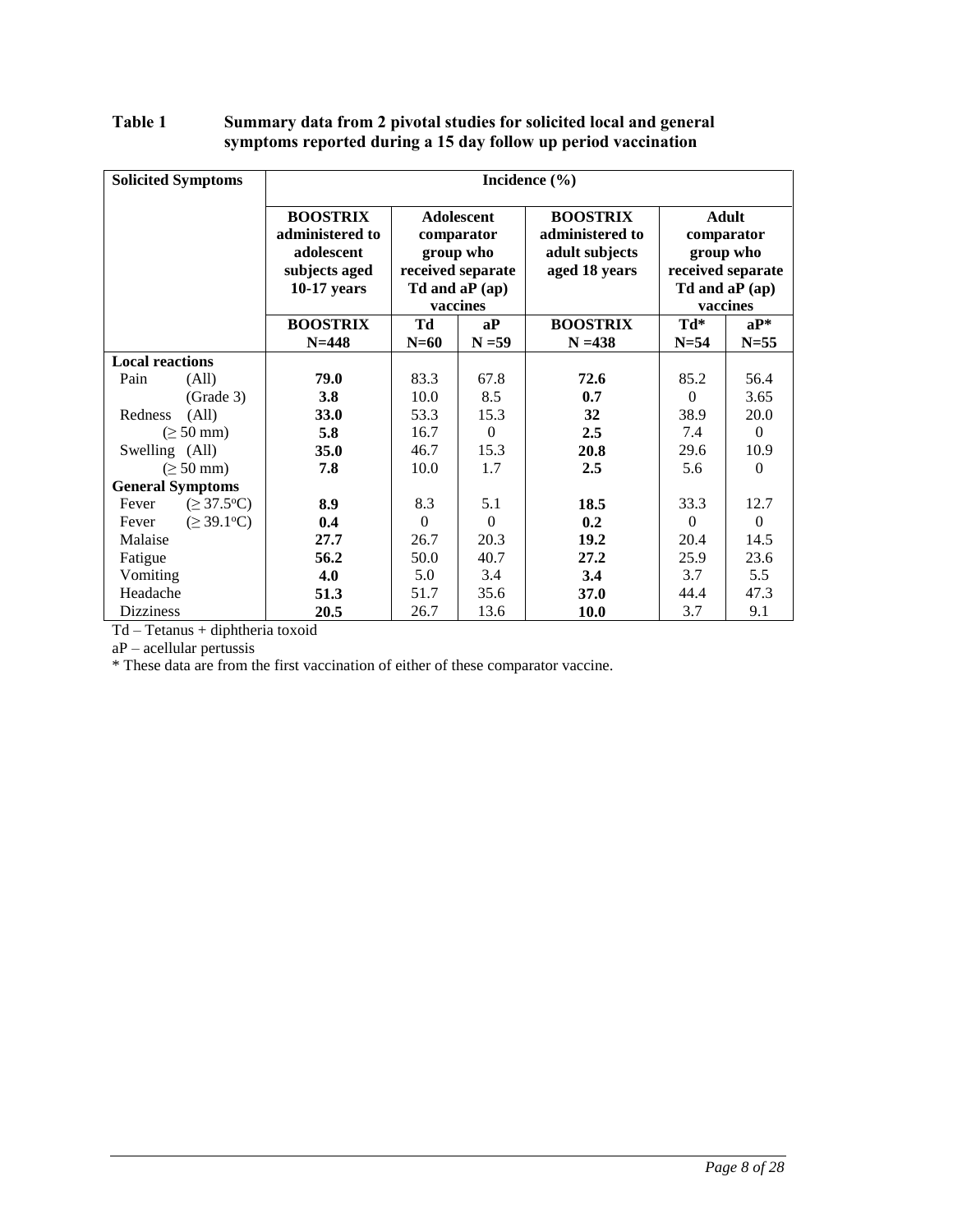# **Clinical Studies in Children, Adolescents and Adults**

The safety profile below is based on data from clinical trials where BOOSTRIX was administered to 839 children (from 4 to 9 years of age) and 1,931 adults, adolescents and children (above 10 years of age).

| <b>Frequency</b>          | <b>Adverse Event</b>           | <b>System/Organ Class</b>   |
|---------------------------|--------------------------------|-----------------------------|
| Very common:              | injection site reactions       | General and administration  |
| $\geq$ 1/10               | (including pain, redness and   | site conditions             |
|                           | swelling), fatigue             |                             |
|                           | irritability                   | Psychiatric disorders       |
|                           | somnolence                     | Nervous system disorders    |
| Common:                   | fever $\geq$ 37.5°C (including | General and administration  |
| $\geq$ 1/100 and <1/10    | fever $> 39^{\circ}$ C)        | site conditions             |
|                           | anorexia                       | Metabolism and nutrition    |
|                           |                                | disorders                   |
|                           | headache                       | Nervous system disorders    |
|                           | diarrhoea, vomiting,           | Gastrointestinal disorders  |
|                           | gastrointestinal disorders     |                             |
| Uncommon:                 | other injection site reactions | General and administration  |
| $\geq$ 1/1,000 and <1/100 | (such induration), pain        | site conditions             |
|                           | upper respiratory tract        | Infections and infestations |
|                           | infections                     |                             |
|                           | disturbances in attention      | Nervous system disorders    |
|                           | conjunctivitis                 | Eye disorders               |
|                           | rash                           | Skin and subcutaneous       |
|                           |                                | tissue disorders            |

## *Children from 4 to 9 years of age*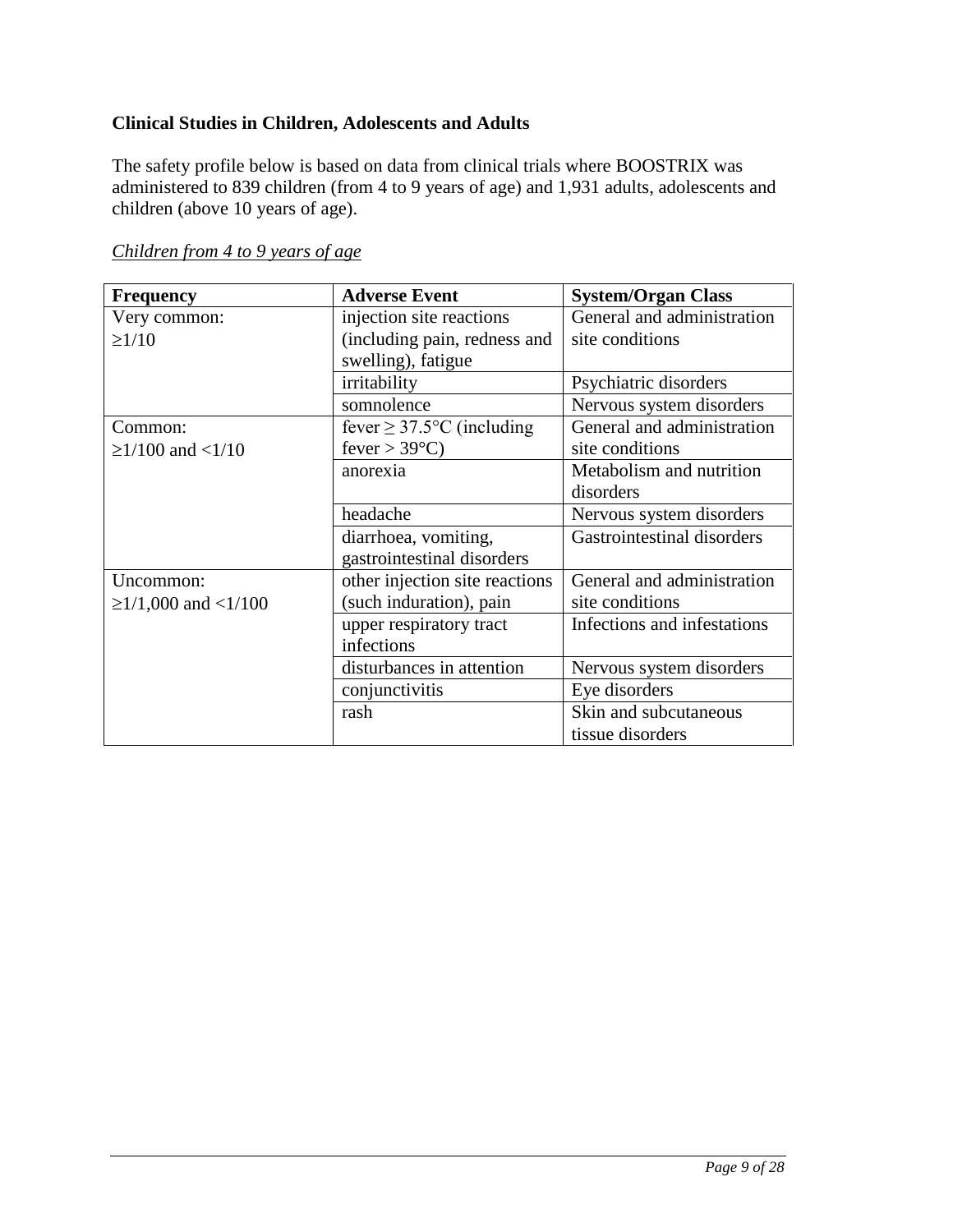| <b>Frequency</b>          | <b>Adverse Event</b>                   | <b>System/Organ Class</b>         |
|---------------------------|----------------------------------------|-----------------------------------|
| Very common:              | injection site reactions               | General and administration        |
| $\geq$ 1/10               | (including pain, redness and           | site conditions                   |
|                           | swelling), fatigue, malaise            |                                   |
|                           | headache                               | Nervous system disorders          |
| Common:                   | fever > $37.5$ °C, injection           | General and administration        |
| $\geq$ 1/100 and <1/10    | site reactions (such as                | site conditions                   |
|                           | injection site mass and                |                                   |
|                           | injection site abscess                 |                                   |
|                           | sterile)                               |                                   |
|                           | dizziness                              | Nervous system disorders          |
|                           | nausea, gastrointestinal               | <b>Gastrointestinal disorders</b> |
|                           | disorders                              |                                   |
| Uncommon:                 | fever > $39^{\circ}$ C, influenza like | General and administration        |
| $\geq$ 1/1,000 and <1/100 | illness, pain                          | site conditions                   |
|                           | upper respiratory tract                | Infections and infestations       |
|                           | infections, pharyngitis                |                                   |
|                           | lymphadenopathy                        | Blood and lymphatic               |
|                           |                                        | system disorders                  |
|                           | syncope                                | Nervous system disorders          |
|                           | cough                                  | Respiratory, thoracic and         |
|                           |                                        | mediastinal disorders             |
|                           | diarrhoea, vomiting                    | Gastrointestinal disorders        |
|                           | hyperhidrosis, pruritus, rash          | Skin and subcutaneous             |
|                           |                                        | tissue disorders                  |
|                           | arthralgia, myalgia, joint             | Musculoskeletal and               |
|                           | stiffness, musculoskeletal             | connective tissue disorders       |
|                           | stiffness                              |                                   |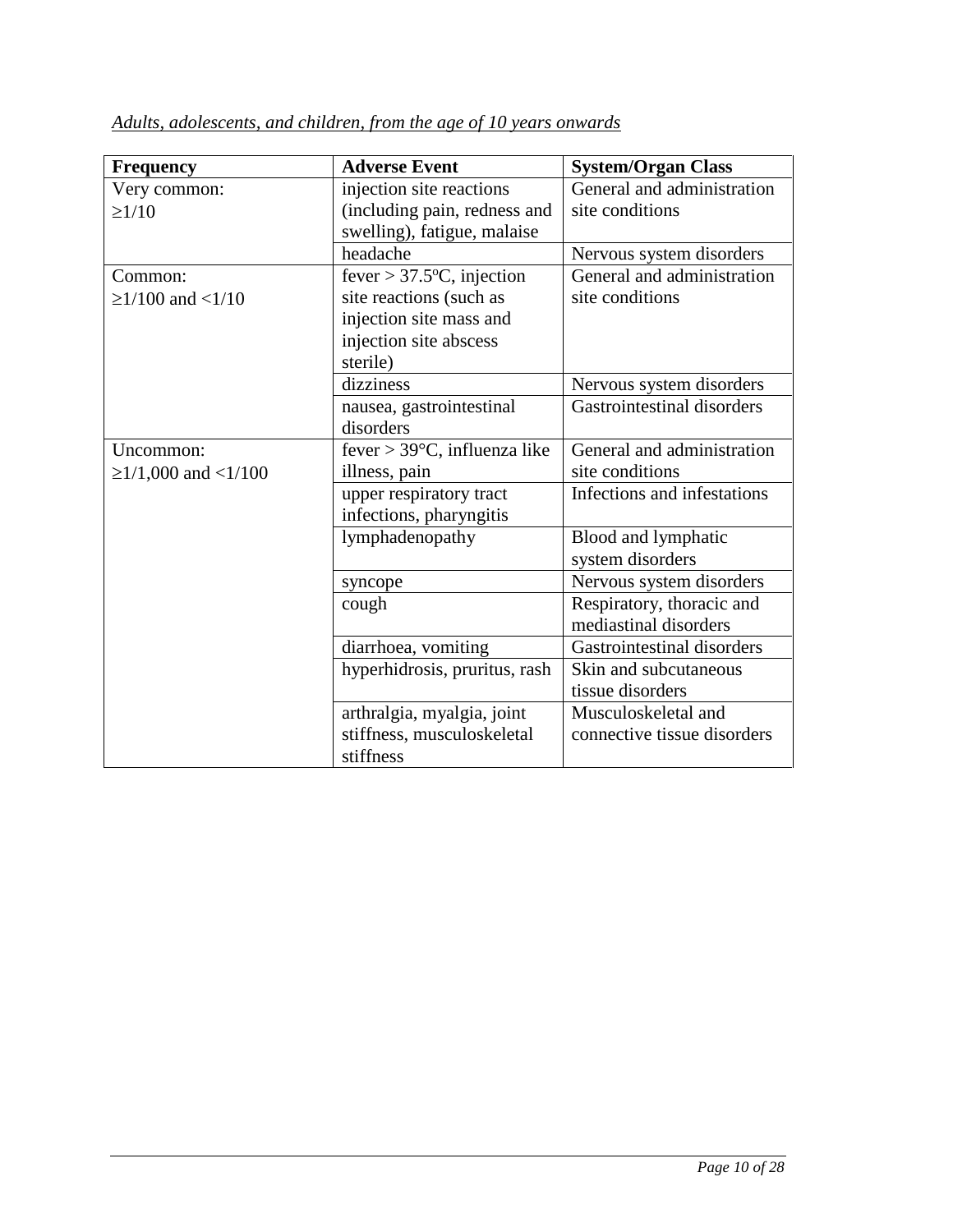## <span id="page-10-0"></span>**Post Marketing Data**

| <b>Frequency</b>             | <b>Adverse Event</b>          | <b>System/Organ Class</b>  |
|------------------------------|-------------------------------|----------------------------|
| Rare:                        | extensive swelling of the     | General and administration |
| $\geq$ 1/10,000 and <1/1,000 | vaccinated limb, asthenia     | site conditions            |
|                              | angioedema                    | Blood and lymphatic        |
|                              |                               | system disorders           |
|                              | convulsions (with or          | Nervous system disorders   |
|                              | without fever)                |                            |
|                              | urticaria                     | Skin and subcutaneous      |
|                              |                               | tissue disorders           |
| Very rare:                   | allergic reactions, including | Immune system disorders    |
| <1/10,000                    | anaphylactic and              |                            |
|                              | anaphylactoid reactions       |                            |

Data on 146 subjects suggest a small increase in local reactogenicity (pain, redness, swelling) with repeated vaccination according to a 0, 1, 6 months schedule in adults  $(>40$ years of age).

Subjects fully primed with 4 doses of DTPw followed by a BOOSTRIX dose around 10 years of age show an increase of local reactogenicity after an additional BOOSTRIX dose administered 10 years later.

# **DRUG INTERACTIONS**

## **Drug-Drug Interactions**

Concomitant use with other inactivated vaccines or with immunoglobulin has not been studied. It is unlikely the coadministration will result in interference with the immune responses. When considered necessary, BOOSTRIX (combined diphtheria, tetanus, acellular pertussis (adsorbed) vaccine) can be administered simultaneously with other vaccines or immunoglobulin, at a different injection site.

As with other vaccines, patients receiving immunosuppressive therapy or patients with immunodeficiency may not achieve an adequate response.

### **Drug-Lifestyle Interactions**

The vaccine is unlikely to produce an effect on the ability to drive and use machines.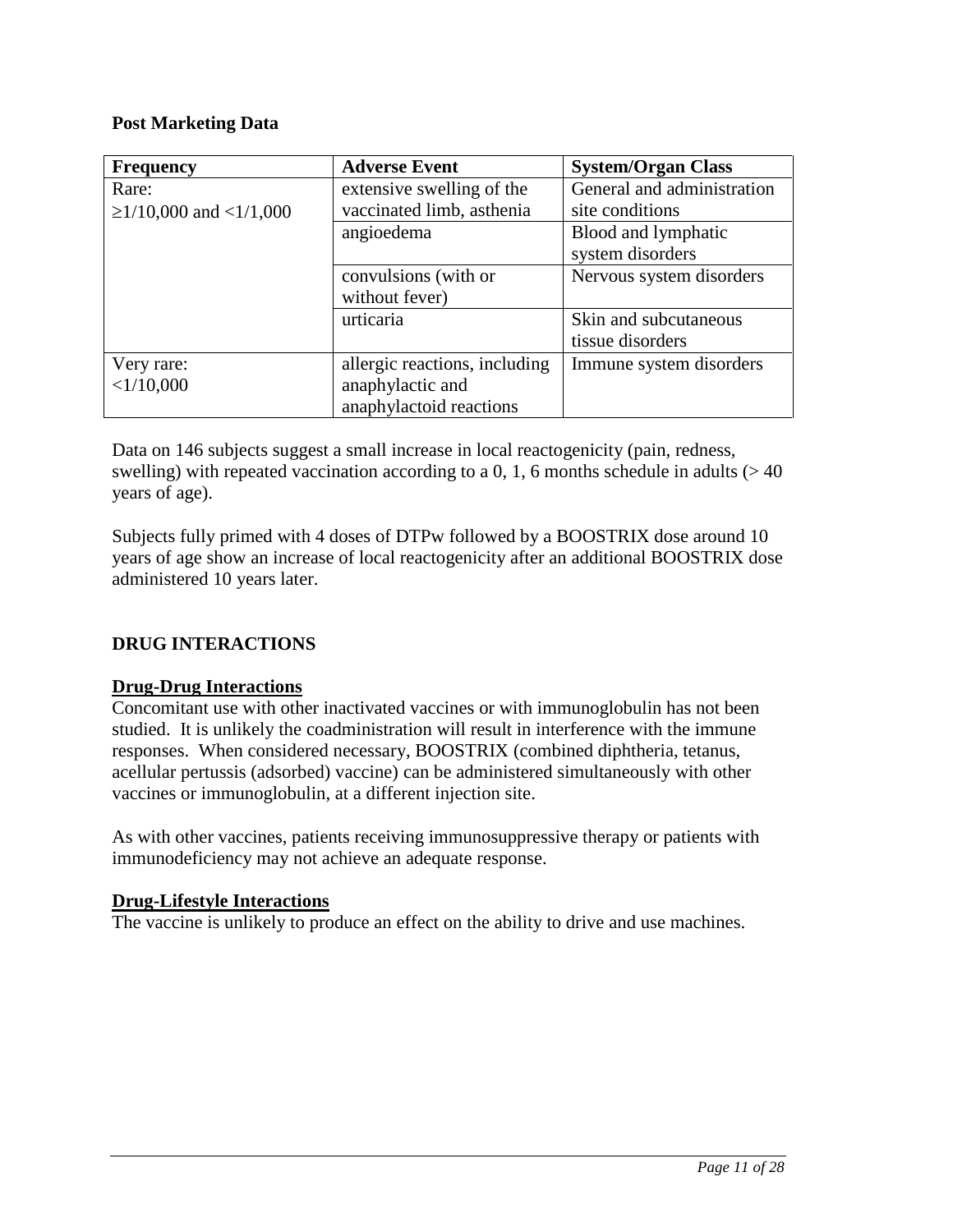## <span id="page-11-0"></span>**DOSAGE AND ADMINISTRATION**

## **Recommended Dose**

A single 0.5 mL dose of the vaccine is recommended.

## **Tetanus Prophylaxis in Wound Management**

The following table summarizes the recommended use of immunizing agents in wound management. It is important to ascertain the number of doses of toxoid previously given and the interval since the last dose. When a tetanus booster dose is required, the combined preparation of tetanus and diphtheria toxoid formulated for adults (Td) is preferred. Appropriate cleansing and debridement of wounds is imperative, and use of antibiotics may be considered.

Some individuals with humoral immune deficiency, including those with HIV infection, may not respond adequately to tetanus toxoid. Therefore, tetanus immune globulin (TIG) should be used in addition to tetanus toxoid if a wound occurs that is not clean, regardless of the time elapsed since the last booster.

| Table 2 |  |  | <b>Guide to Tetanus Prophylaxis in Wound Management</b> |
|---------|--|--|---------------------------------------------------------|
|         |  |  |                                                         |

| <b>History of Tetanus</b><br><b>Immunization</b>                   | <b>Clean, minor wounds</b> |         | All other wounds   |                |
|--------------------------------------------------------------------|----------------------------|---------|--------------------|----------------|
|                                                                    | Td or Tdap*                | $Tig**$ | Td or Tdap*        |                |
| Uncertain of $<$ 3 doses of an<br>immunization series <sup>†</sup> | Yes                        | No      | Yes                | Yes            |
| $>$ 3 doses received in an<br>immunization series <sup>†</sup>     | $\mathrm{No}^{\ddagger}$   | No      | $\mathrm{No}^{\S}$ | N <sub>0</sub> |

\*Adult type combined tetanus and diphtheria toxoids or a combined preparation of diphtheria, tetanus and acellular pertussis. If the patient is < 7 years old a tetanus toxoid-containing vaccine is given as part of the routine childhood immunization.

\*\*Tetanus immune globulin, given at a separate site from Td (or Tdap).

† The immunization series for tetanus is described in the text (Schedule and Dosage).

<sup>‡</sup>Yes, if  $> 10$  years since last booster.

 $\S$ Yes, if  $>$  5 years since last booster. More frequent boosters not required and can be associated with increased adverse events. The bivalent toxoid, Td, is not considered to be significantly more reactogenic than T alone and is recommended for use in this circumstance. The patient should be informed that Td (or Tdap) has never been given.

¶Yes, if individuals are known to have a significant humoral immune deficiency state (e.g. HIV, agammaglobulinemia) since immune response to tetanus toxoid may be suboptimal.

## **Administration**

**Do not remove the white back-stop from the syringe.** Prior to administration, ensure that the plunger rod is firmly attached to the rubber stopper by turning the plunger clockwise until slight resistance is felt. **Do not** over tighten. Remove syringe LUER Tip-cap and needle cap. Attach needle by pressing and twisting in a clockwise rotation until secured to the syringe.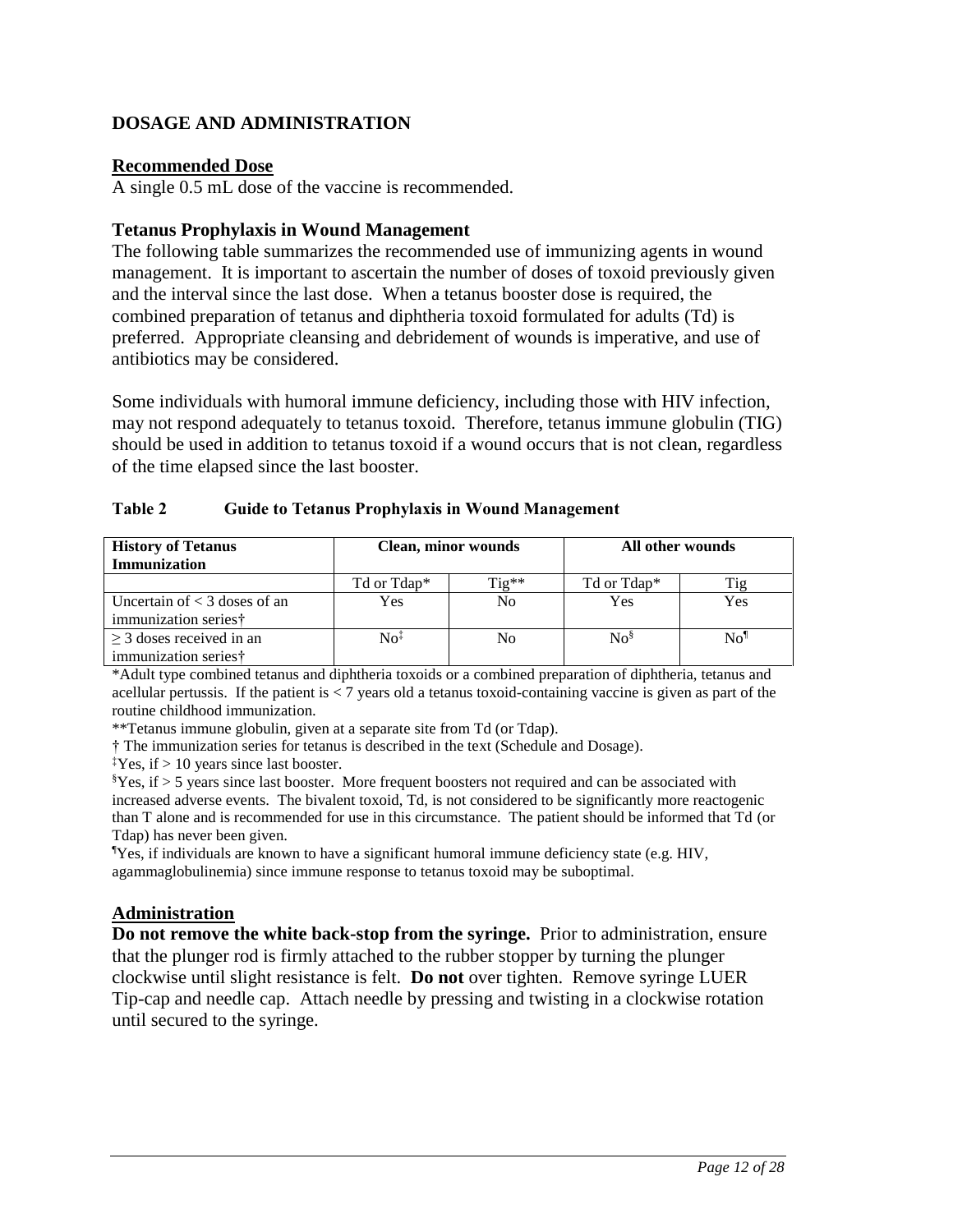<span id="page-12-0"></span>

Prior to vaccination, the vaccine should be well shaken in order to obtain a homogeneous turbid white suspension and visually inspected for any foreign particulate matter and/or variation of physical aspect prior to administration. In the event of either being observed, discard the vaccine.

BOOSTRIX (combined diphtheria, tetanus, acellular pertussis (adsorbed) vaccine) should not be mixed with other vaccines in the same syringe.

BOOSTRIX is for deep muscular injection.

Repeat vaccination against diphtheria and tetanus should be performed at intervals as per official recommendations (generally 10 years). It is not necessary to recommence primary vaccination, should the officially recommended interbooster interval be exceeded.

# **OVERDOSAGE**

For management of a suspected drug overdose, contact your regional Poison Control Centre.

Cases of overdose have been reported during post-marketing surveillance. Adverse events following overdosage, when reported, were similar to those reported with normal vaccine administration.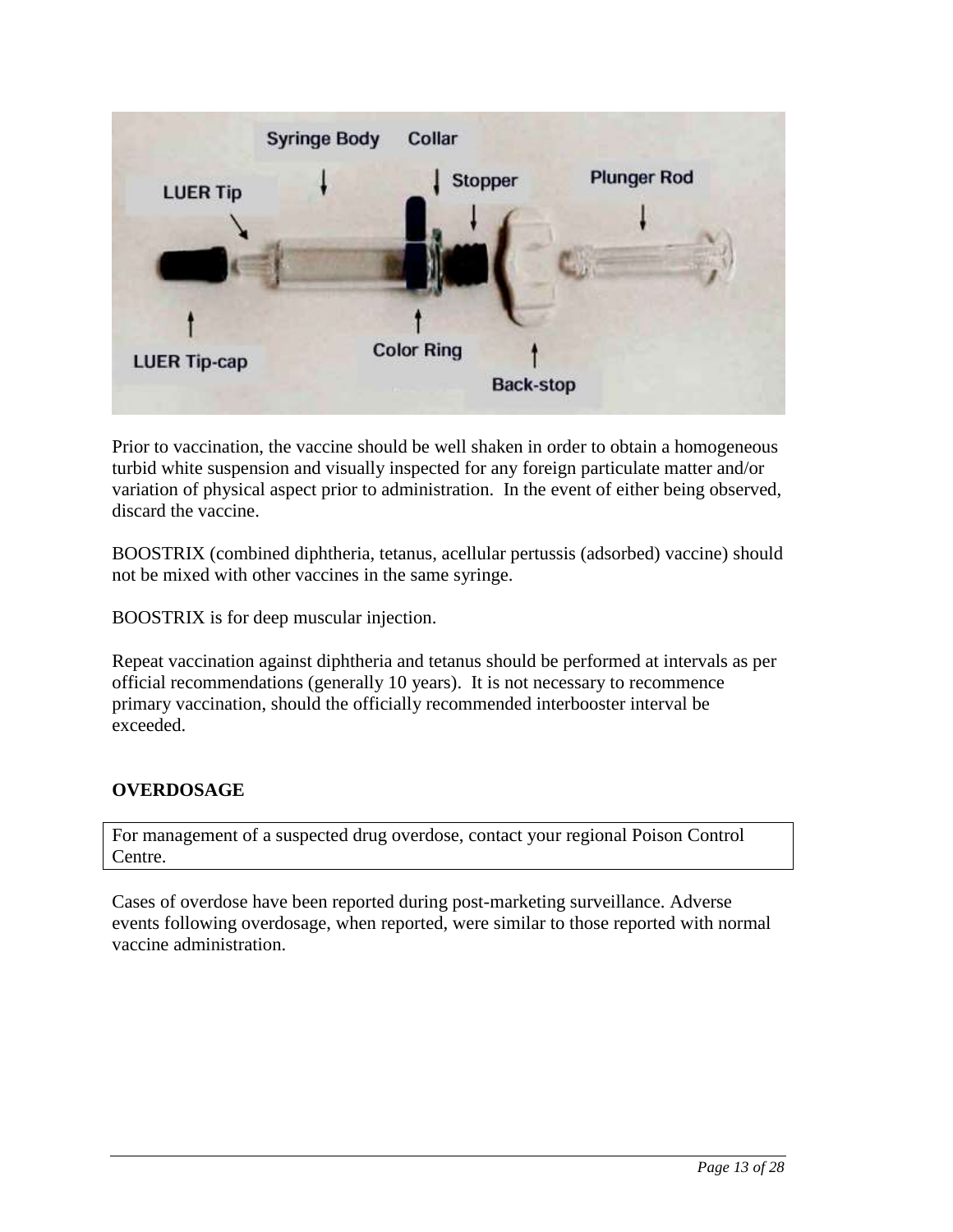# <span id="page-13-0"></span>**ACTION AND CLINICAL PHARMACOLOGY**

## **Diphtheria**

Diphtheria is a serious communicable disease, primarily a localized and generalized intoxication caused by diphtheria toxin, an extracellular protein metabolite of toxigenic strains of *Corynebacterium diphtheriae*. The disease occurs most frequently in unimmunized or partially immunized individuals. The incidence of diphtheria in Canada has decreased from 9,000 cases reported in 1924 to extremely low levels. Only one or two cases have been reported annually in recent years. The case fatality rate remains 5 to 10%, with the highest death rates in the very young and elderly. If immunization levels are allowed to fall and adults do not receive booster doses, disease re-emergence may appear as demonstrated in the Commonwealth of Independent States (former Soviet Union), where tens of thousands of cases with substantial mortality have been reported. Protection against disease is due to the development of neutralizing antibodies to the diphtheria toxin. Following adequate immunization with diphtheria toxoid, it is generally accepted that protection persists for at least 10 years. Serum antitoxin levels of at least 0.01 antitoxin units per mL are generally regarded as protective. This significantly reduces both the risk of developing diphtheria and the severity of clinical illness. Immunization with diphtheria toxoid does not, however, eliminate carriage of *C. diphtheriae* in the pharynx or nose or on the skin.

## **Tetanus**

Tetanus is an intoxication manifested primarily by neuromuscular dysfunction caused by a potent exotoxin released by *Clostridium tetani*. Immunization is highly effective, provides long lasting protection and is recommended for the entire population. Only 1 to 7 with an average of 5 cases of tetanus are reported annually in Canada while no deaths have been recorded since 1995. The disease continues to occur almost exclusively among persons who are unvaccinated or inadequately vaccinated or whole vaccination histories are unknown or uncertain.

Spores of *C. tetani* are ubiquitous. Naturally acquired immunity to tetanus toxin does not occur. Thus, universal primary immunization and timed booster doses to maintain adequate tetanus antitoxin levels are necessary to protect all age groups. Protection against disease is due to the development of neutralizing antibodies to the tetanus toxin. Tetanus toxoid is a highly effective antigen and a completed primary series generally induces serum antitoxin levels of at least 0.01 antitoxin units per mL, a level which has been reported to be protective. It is generally accepted that protection persists for at least 10 years. To maintain immunity to tetanus following completion of primary immunization, booster doses administered as Td are recommended at 10 yearly intervals.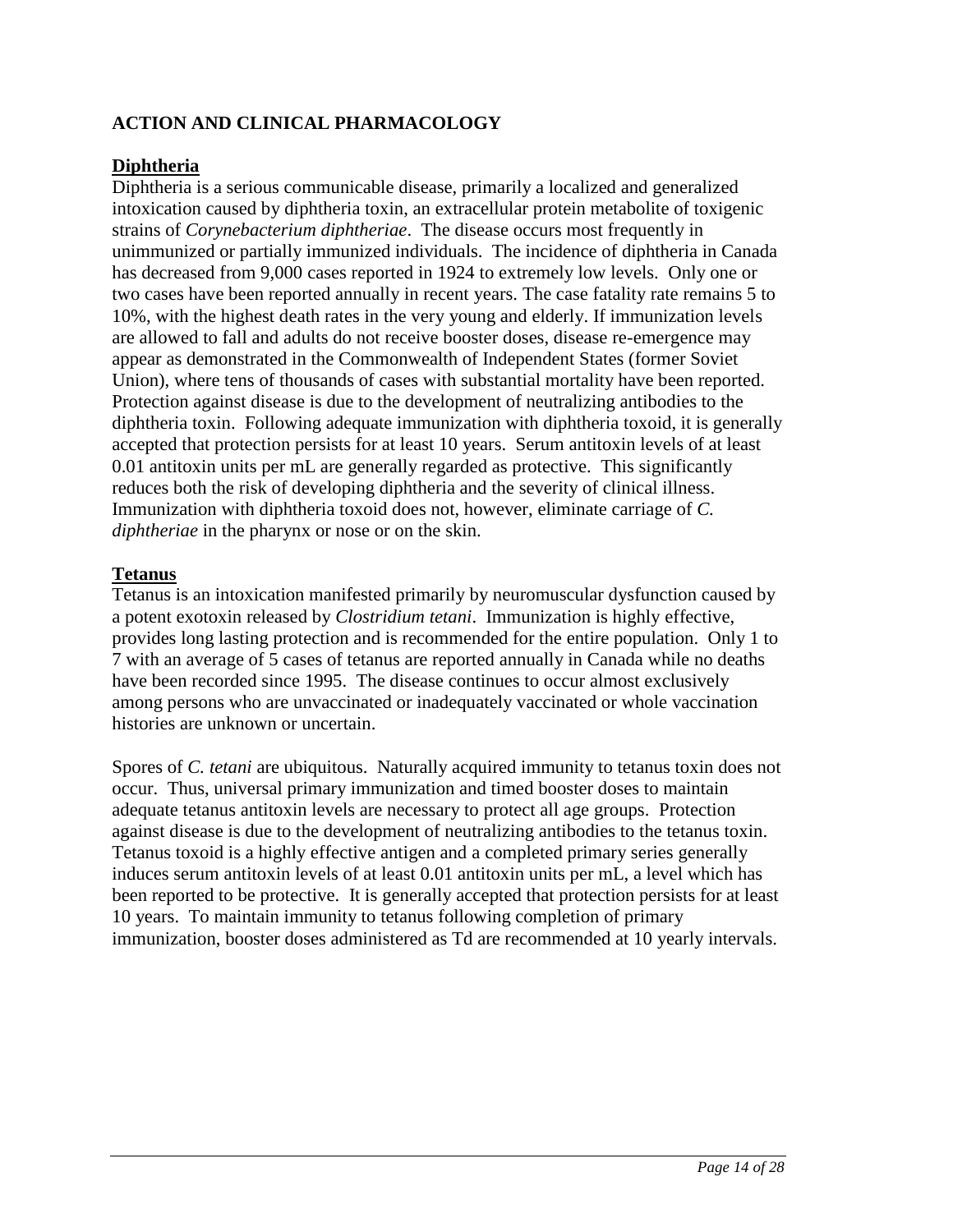## **Pertussis**

Pertussis (whooping cough) is a disease of the respiratory tract caused by *Bordetella pertussis*. Pertussis is highly communicable (attack rates in unimmunized household contacts of up to 90% have been reported) and can affect individuals of any age; however, severity is greatest among young infants. Precise epidemiologic data do not exist, since bacteriological confirmation of pertussis can be obtained in less than half of the suspected cases. Most reported illness from *B. pertussis* occurs in infants and young children in whom complications can be severe. Older children, adolescents and adults, in whom classic signs of pertussis infection are often absent, may go undiagnosed, and may serve as reservoirs of disease and may act as the primary source of transmission of the bacillus to infants.

Pertussis epidemics are cyclic, occur every 3 to 4 years, and outbreaks continue to occur due to 1) the decline in immunity in individuals who received the whole cell vaccine during childhood; 2) a decline in the population that may have acquired natural infection with longer lasting immunity; 3) improvements in diagnosis and surveillance; and 4) possible genetic changes in current strains compared with the strains of *B. pertussis* from which the original whole cell vaccine was prepared. With the licensure of acellular pertussis vaccines, which have better safety and efficacy profiles, the use of whole cell pertussis vaccines is no longer recommended in Canada.

During the 1980s pertussis incidence was low, but has increased since 1990 in spite of high vaccine coverage. Over the past 10 years, the annual number of reported cases of pertussis in Canada has ranged from 2,400 to 10,000 although these figures likely under represent the true incidence because of incomplete reporting.

Active surveillance for pertussis has found that 1 to 25% of patients with prolonged cough had *B. pertussis* infection. Using a combination of laboratory methods, the Sentinel Health Unit Surveillance System has documented pertussis infection in 9 to 20% of non improving cough illness of 7 days or more in adolescents and adults.

Canadian studies have estimated that the secondary attack rate of pertussis in adolescents and adults by household contact ranged between 12 and 14% in contacts aged 12 to 17 years, 11 to 18% for those 18 to 29 years of age and 8 to 33% in those 30 years of age or older. It can be concluded that between 10 to 25% of adolescents and adults are susceptible to pertussis and thus play a role in its transmission.

Antigenic components of *B. pertussis* believed to contribute to protective immunity include: pertussis toxin; filamentous hemagglutinin; and pertactin (69kDa). Although the role of these antigens in providing protective immunity in humans is not well understood, clinical trials which evaluated candidate acellular DTP vaccines manufactured by GlaxoSmithKline supported the efficacy of three component INFANRIX (DTaP). Recently published data suggests a higher importance of the PT and pertactin (69kDa) components in providing protection against pertussis.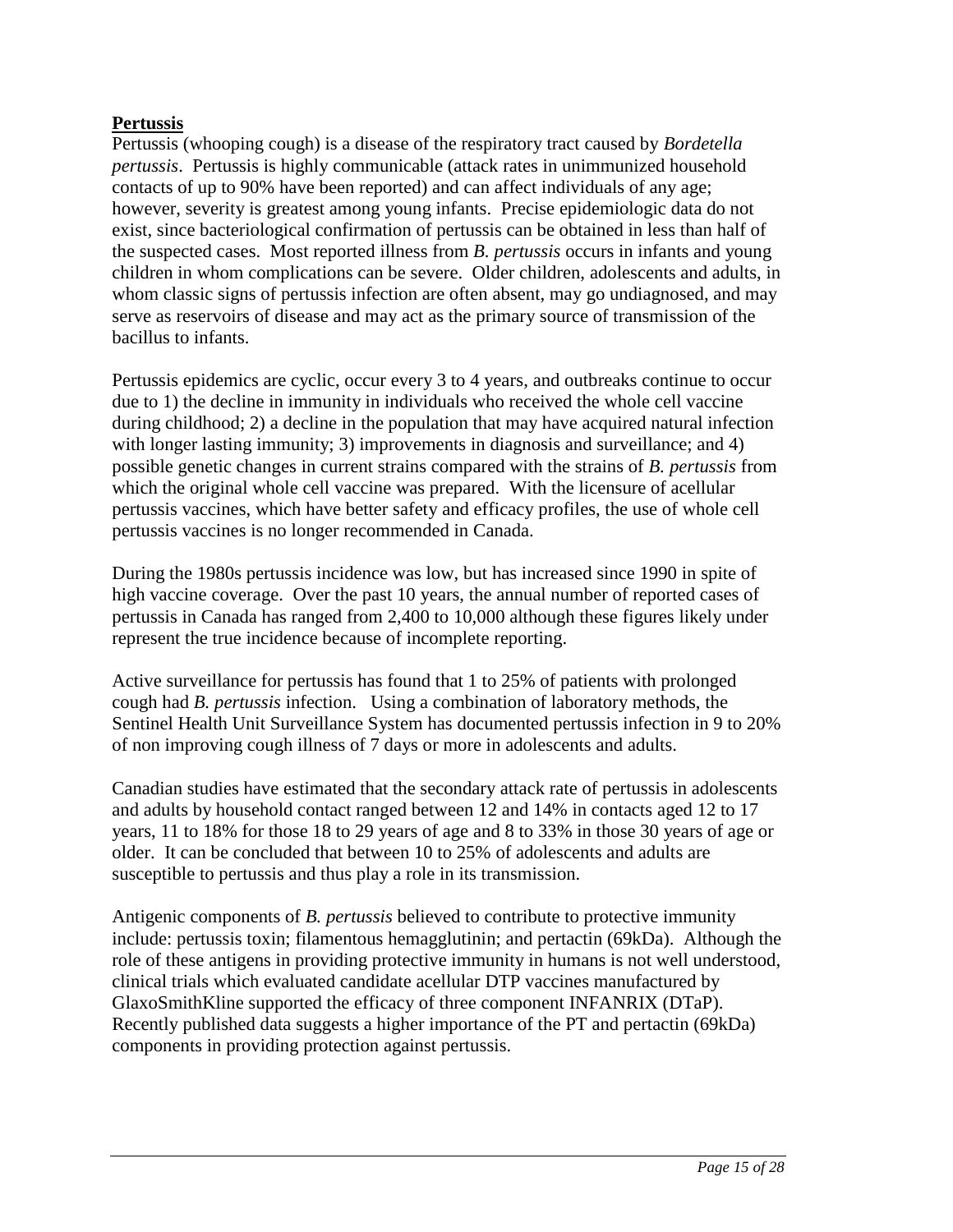## <span id="page-15-0"></span>*Protective efficacy of pertussis*

There is currently no correlate of protection defined for pertussis; however, the protective efficacy of GlaxoSmithKline DTPa (INFANRIX) vaccine against WHO defined typical pertussis ( $\geq$  21 days of paroxysmal cough with laboratory confirmation) was demonstrated in the following 3 dose primary studies:

*A prospective blinded household contact study performed in Germany (3, 4, 5 months schedule).* Based on data collected from secondary contacts in households where there was an index case with typical pertussis, the protective efficacy of the vaccine was 88.7%. Protection against laboratory confirmed mild disease, defined as 14 days or more of cough of any type was 73 and 67% when defined as 7 days or more of cough of any type.

*An NIH sponsored efficacy study performed in Italy (2, 4, 6 months schedule).* The vaccine efficacy was found to be 84%. When the definition of pertussis was expanded to include clinically milder cases with respect to type and duration of cough, the efficacy of INFANRIX was calculated to be 71% against  $>$  7 days of any cough and 73% against > 14 days of any cough. In a follow up of the same cohort, the efficacy was confirmed up to 5 years after completion of primary vaccination without administration of a booster dose of pertussis.

As infants cannot begin their pertussis vaccination course until they are at least 6 weeks old and three doses of vaccine need to be given, vaccination does not confer complete protection until infants have received all 3 doses. Several studies have shown that adults are a significant source of pertussis in the first week of life. It could be expected that immunization of immediate close contacts of newborn infants, such as parents, grandparents and healthcare workers, would reduce exposure of pertussis to infants not yet adequately protected through immunization. Booster immunization with BOOSTRIX, an acellular pertussis vaccine with reduced antigen content of diphtheria toxoids and pertussis, has demonstrated that the vaccine was immunogenic and well tolerated in clinical studies in which adolescents and adults have received BOOSTRIX.

# **STORAGE AND STABILITY**

BOOSTRIX (combined diphtheria, tetanus, acellular pertussis (adsorbed) vaccine) must be stored at 2 to 8°C. Do not use beyond the expiry date printed on the label and packaging.

Upon removal from the refrigerator, the vaccine is stable for 8 hours at  $21^{\circ}$ C.

DO NOT FREEZE; discard if vaccine has been frozen.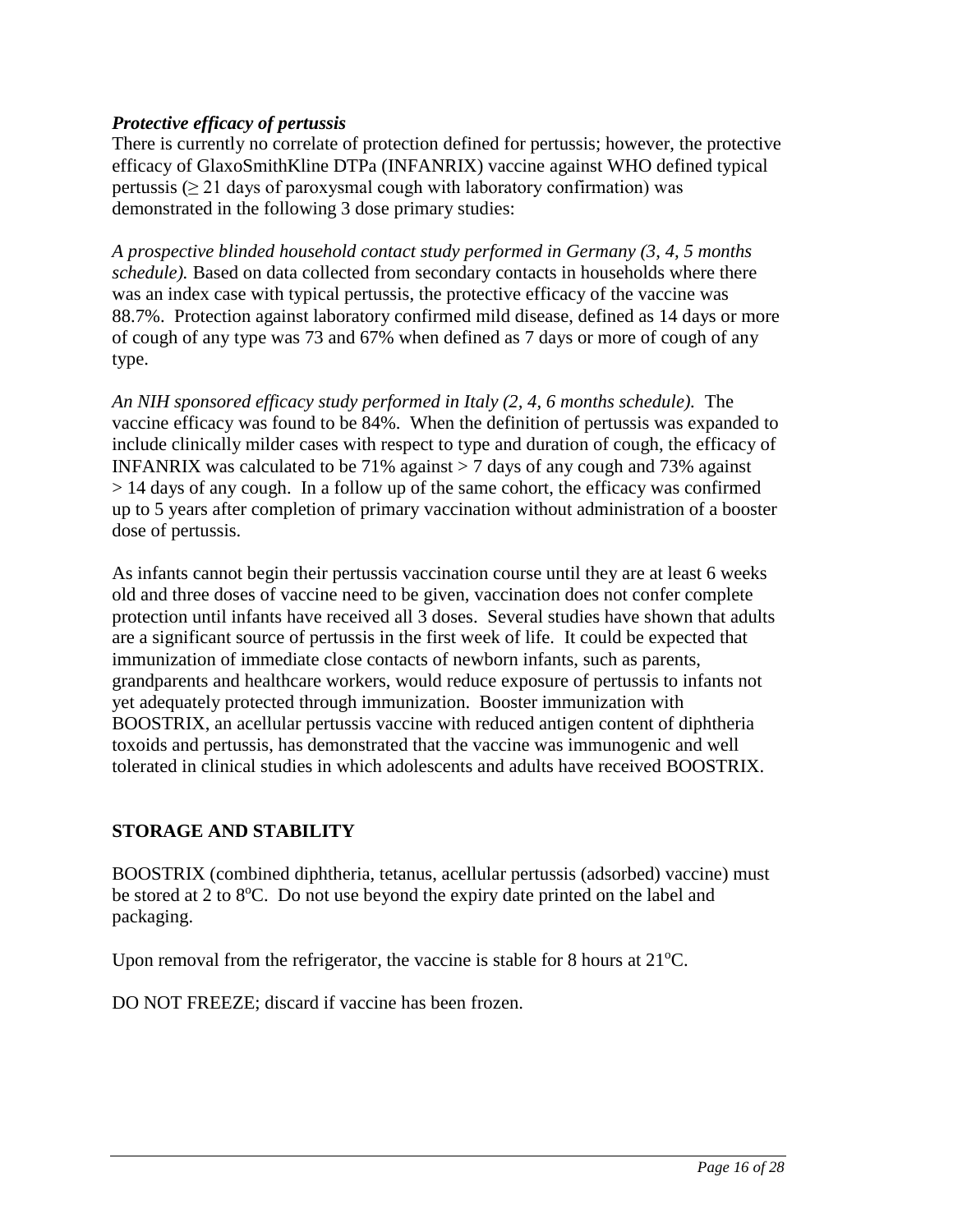# <span id="page-16-0"></span>**DOSAGE FORMS, COMPOSITION AND PACKAGING**

BOOSTRIX (combined diphtheria, tetanus, acellular pertussis (adsorbed) vaccine) contains diphtheria toxoid, three purified pertussis antigens [pertussis toxoid (PT), filamentous haemagglutinin (FHA) and pertactin (69 kDalton outer membrane protein)], and tetanus toxoid. It also contains aluminum (as 0.5 mg aluminum salts), sodium chloride, water for injection. Residues from the manufacturing process: disodium phosphate, formaldehyde, glutaraldehyde, glycine, monopotassium phosphate, polysorbate 80, and potassium chloride.

BOOSTRIX is presented as a turbid white suspension in a single dose prefilled syringe. Upon storage, a white deposit and clear supernatant can be observed. This is a normal finding. The vaccine is available in prefilled syringes (in packages of 10).

BOOSTRIX meets the World Health Organization requirements for manufacture of biological substances and for diphtheria and tetanus vaccines.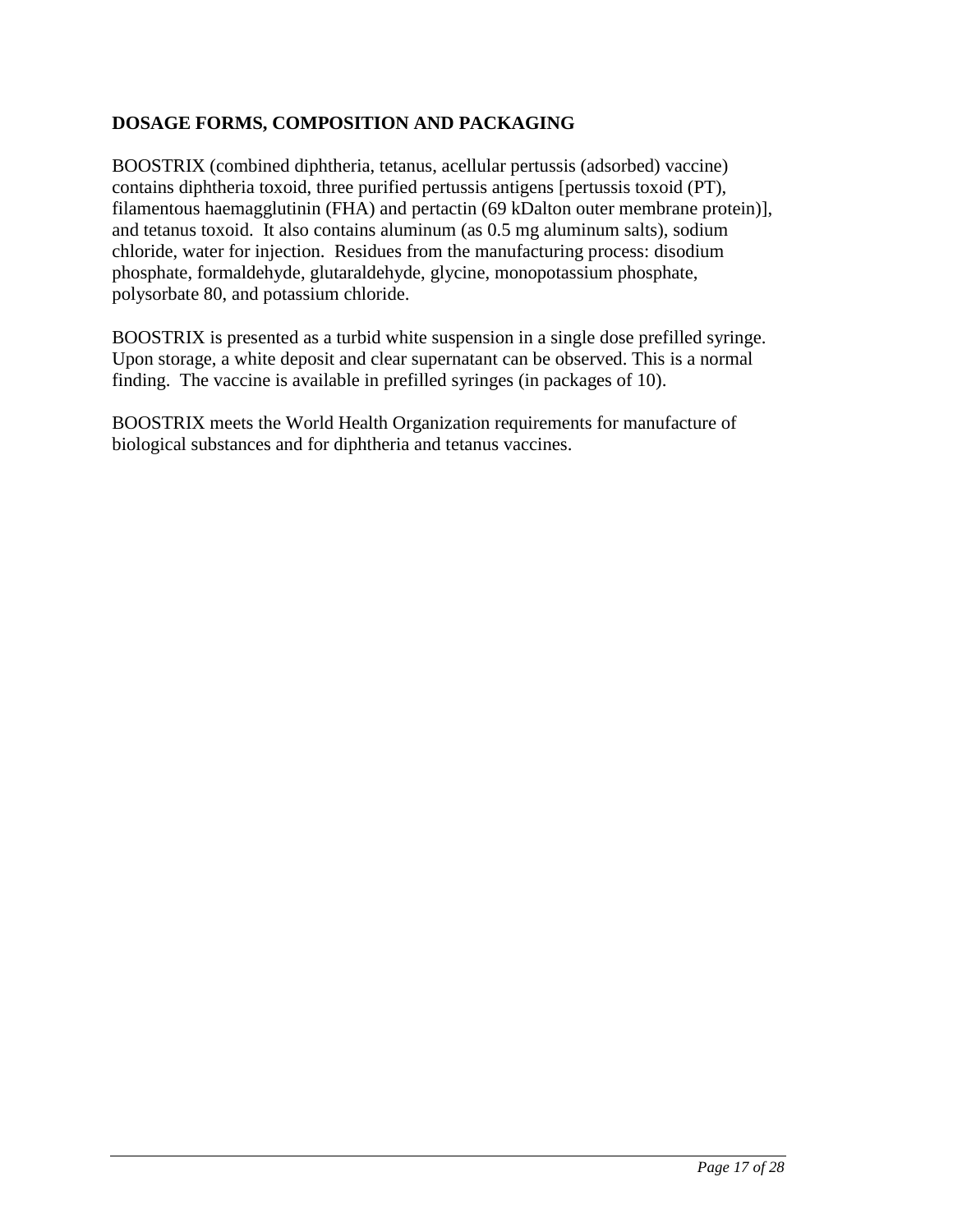# **PART II: SCIENTIFIC INFORMATION**

## <span id="page-17-0"></span>**PHARMACEUTICAL INFORMATION**

### **Drug Substance:**

Proper name: Combined diphtheria, tetanus, acellular pertussis (adsorbed) vaccine for booster vaccination

## **Product Characteristics:**

BOOSTRIX (combined diphtheria, tetanus, acellular pertussis (adsorbed) vaccine) contains combined diphtheria and tetanus toxoids, and three purified pertussis antigens [pertussis toxoid (PT), filamentous hemagglutinin (FHA) and pertactin (69 kDalton outer membrane protein)], adsorbed onto aluminum salts. The final vaccine is formulated in saline.

## **CLINICAL TRIALS**

A summary of the pivotal and follow-up trials of BOOSTRIX in vaccinees of different ages is presented in [Table 3.](#page-17-1)

| <b>Study ID</b> | Trial Design,         | Study and control vaccines                              | Number of         | Gender    |
|-----------------|-----------------------|---------------------------------------------------------|-------------------|-----------|
|                 | <b>Study Duration</b> |                                                         | subjects enrolled | %Male     |
|                 |                       |                                                         |                   | Median    |
|                 |                       |                                                         |                   | Age       |
|                 |                       |                                                         |                   | (range)   |
|                 |                       | One month after vaccination with BOOSTRIX (see Table 4) |                   |           |
| <b>APV-118</b>  | Single blind,         | dTpa (BOOSTRIX)                                         | 211               | 47.9%     |
|                 | randomised            | DTPa (INFANRIX)                                         | 107               | 5 years   |
|                 |                       | $Td(TD-PUR) + Pa$                                       | 103               | $(4-6)$   |
|                 |                       | (PACMERIEUX) / pa (GSK)                                 |                   |           |
| $d$ Tpa-001     | Single blind,         | dTpa (BOOSTRIX)                                         | 46                | 53.6%     |
|                 | randomised            | pa (GSK) + Td (LEDERJECT)                               | 46                | 13 years  |
|                 |                       | one month later                                         |                   | $(11-17)$ |
|                 |                       | $Td(TD-PUR) + Pa(GSK)$ one                              | 46                |           |
|                 |                       | month later                                             |                   |           |
| $d$ Tpa-002     | Single blind,         | dTpa (BOOSTRIX)                                         | 440               | 40.9%     |
|                 | randomised            | $pa(GSK) + Td(LEDERIECT)$                               | 55                | 39 years  |
|                 |                       | one month later                                         |                   | $(19-70)$ |
|                 |                       | Td (LEDERJECT) + pa (GSK)                               | 55                |           |
|                 |                       | one month later                                         |                   |           |
| $d$ Tpa-003     | Blinded,              | dTpa (BOOSTRIX)                                         | 99                | 49.2%     |
|                 | randomised, single    | pa (GSK)                                                | 100               | 30 years  |
|                 | centre, phase III     | Td (TD-RIX)                                             | 100               | $(18-73)$ |
| $d$ Tpa-004     | Single blind,         | dTpa (BOOSTRIX) lot A                                   | 150               | 45.3%     |

## <span id="page-17-1"></span>Table 3 Summary of studies (Total cohort)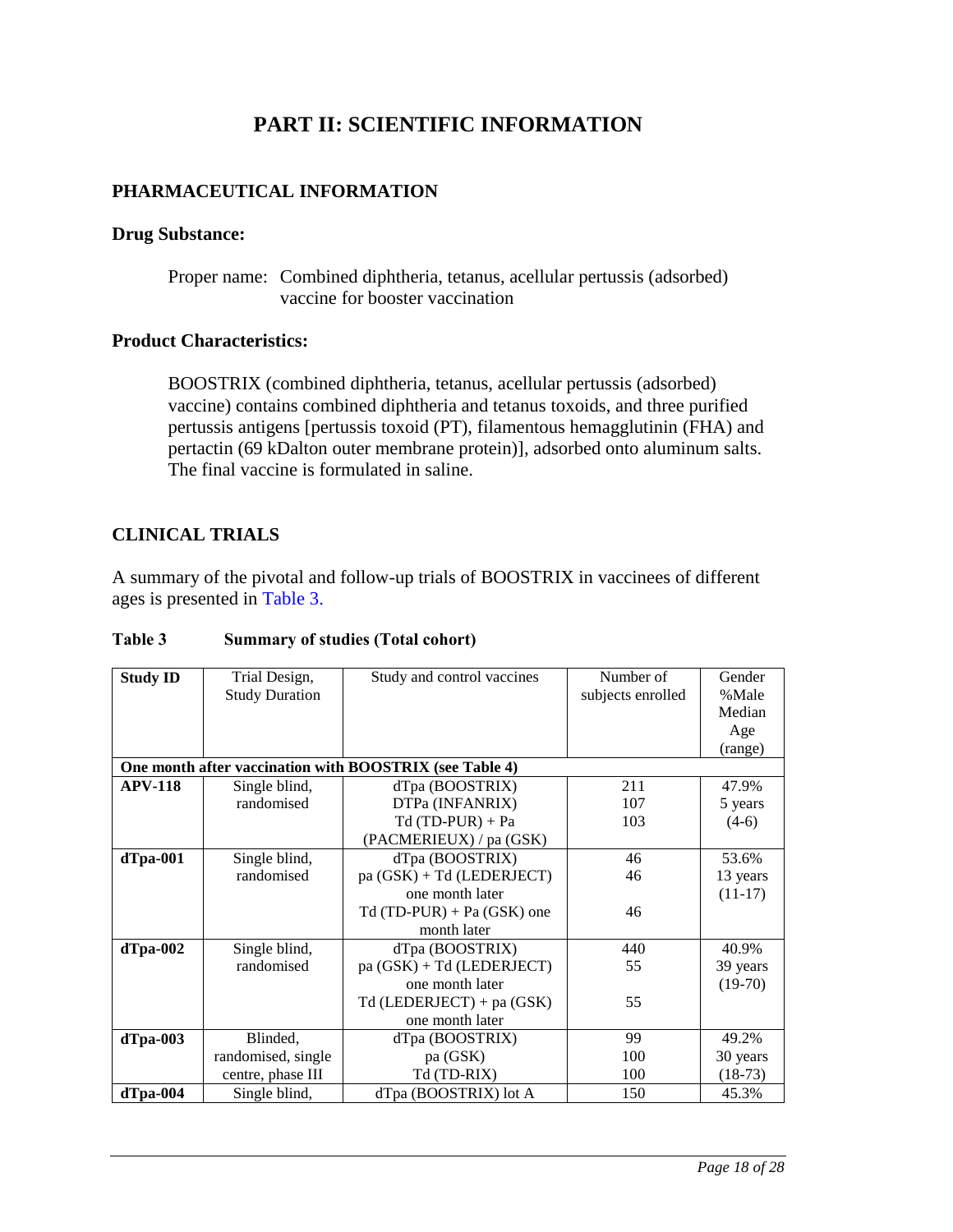|                | randomised                                      | dTpa (BOOSTRIX) lot B                                                                         | 150      | 11 years     |
|----------------|-------------------------------------------------|-----------------------------------------------------------------------------------------------|----------|--------------|
|                |                                                 | dTpa (BOOSTRIX) lot C                                                                         | 150      | $(10-13)$    |
|                |                                                 | Td (LEDERJECT)+ pa (GSK)                                                                      | 60       |              |
|                |                                                 | Persistence up to 5-6 years after vaccination of children with BOOSTRIX (see Table 5)         |          |              |
| <b>APV-124</b> | Open                                            | No vaccine administered                                                                       |          | 48.1%        |
|                |                                                 | dTpa (BOOSTRIX)                                                                               | 125      | 5 years      |
|                |                                                 | DTPa (INFANRIX)                                                                               | 67       | $(4-6)$      |
|                |                                                 | $Td(TD-PUR) + Pa$                                                                             | 56       |              |
|                |                                                 | (PACMERIEUX) / pa (GSK)                                                                       |          |              |
| dTap 0.3-      | Double-blind,                                   | dTpa (BOOSTRIX)                                                                               | 83       | 51.1%        |
| 004            | randomized,                                     | DTPa (INFANRIX)                                                                               | 195      | 11 years     |
|                | multicentre, phase                              | $Td(TD-PUR) + Pa$                                                                             | 42       | $(10-12)$    |
|                | Ш                                               | (PACMERIEUX) / pa (GSK)                                                                       |          |              |
|                |                                                 | Subjects received a dose of dTpa                                                              |          |              |
|                |                                                 | but with a different formulation                                                              |          |              |
|                |                                                 | and so data not shown.                                                                        |          |              |
|                |                                                 | Persistence up to 10 years after vaccination of adolescents with BOOSTRIX (see Table 5) and   |          |              |
|                | second booster dose with BOOSTRIX (see Table 6) |                                                                                               |          |              |
| $d$ Tpa-017    | Open                                            | No vaccine administered                                                                       |          | 46.6%        |
|                |                                                 | dTpa (BOOSTRIX) (pooled                                                                       | 269      | 14 years     |
|                |                                                 | $groups**)$                                                                                   |          | $(13-15)$    |
|                |                                                 | Td (LEDERJECT)+ pa (GSK)                                                                      | 30       |              |
| $d$ Tpa-030    |                                                 | No vaccine administered                                                                       |          | 43.3%        |
|                | Open                                            | dTpa (BOOSTRIX) (pooled                                                                       | 267      | 16 years     |
|                |                                                 | $groups**)$                                                                                   |          | $(15-17)$    |
|                |                                                 |                                                                                               |          |              |
|                |                                                 | Td (LEDERJECT)+ pa (GSK)                                                                      | 36<br>75 | 12.2%        |
| $d$ Tpa-040    | Open, non-                                      | dTpa (BOOSTRIX) (pooled                                                                       |          |              |
|                | randomised, single-                             | groups**)                                                                                     |          | $21.0$ years |
|                | centre, phase IV                                | Td (LEDERJECT)+ pa (GSK)                                                                      | 7        | $(21-22)$    |
|                |                                                 | All subjects received a dose of                                                               |          |              |
|                |                                                 | <b>BOOSTRIX</b>                                                                               |          |              |
|                |                                                 | Persistence up to 10 years after vaccination of adults with BOOSTRIX (see Table 5) and second |          |              |
|                | booster dose with BOOSTRIX (see Table 6)        |                                                                                               |          |              |
| $d$ Tpa-021    | Open                                            | No vaccine administered                                                                       |          | 28.7%        |
|                |                                                 | dTpa (BOOSTRIX)                                                                               | 310      | (age not     |
|                |                                                 | pa (GSK) + Td (LEDERJECT)                                                                     | 40       | evaluated)   |
|                |                                                 | one month later                                                                               |          |              |
|                |                                                 | Td (LEDERJECT) + pa (GSK)                                                                     | 37       |              |
|                |                                                 | one month later                                                                               |          |              |
| $d$ Tpa-027    | Open                                            | No vaccine administered                                                                       |          | 27.6%        |
|                |                                                 | dTpa (BOOSTRIX)                                                                               | 240      | 46 years     |
|                |                                                 | pa (GSK) + Td (LEDERJECT)                                                                     | 34       | $(25-74)$    |
|                |                                                 | one month later                                                                               |          |              |
|                |                                                 | $Td$ (LEDERJECT) + pa (GSK)                                                                   | 30       |              |
|                |                                                 | one month later                                                                               |          |              |
| $d$ Tpa-039    | Open, non-                                      | dTpa (BOOSTRIX)                                                                               | 164      | 31.4%        |
|                | randomised, single-                             | Pooled pa + Td groups $***$                                                                   | 39       | 52.0 years   |
|                | centre, phase IV                                | All subjects received a dose of                                                               |          | $(29-74)$    |
|                |                                                 | <b>BOOSTRIX</b>                                                                               |          |              |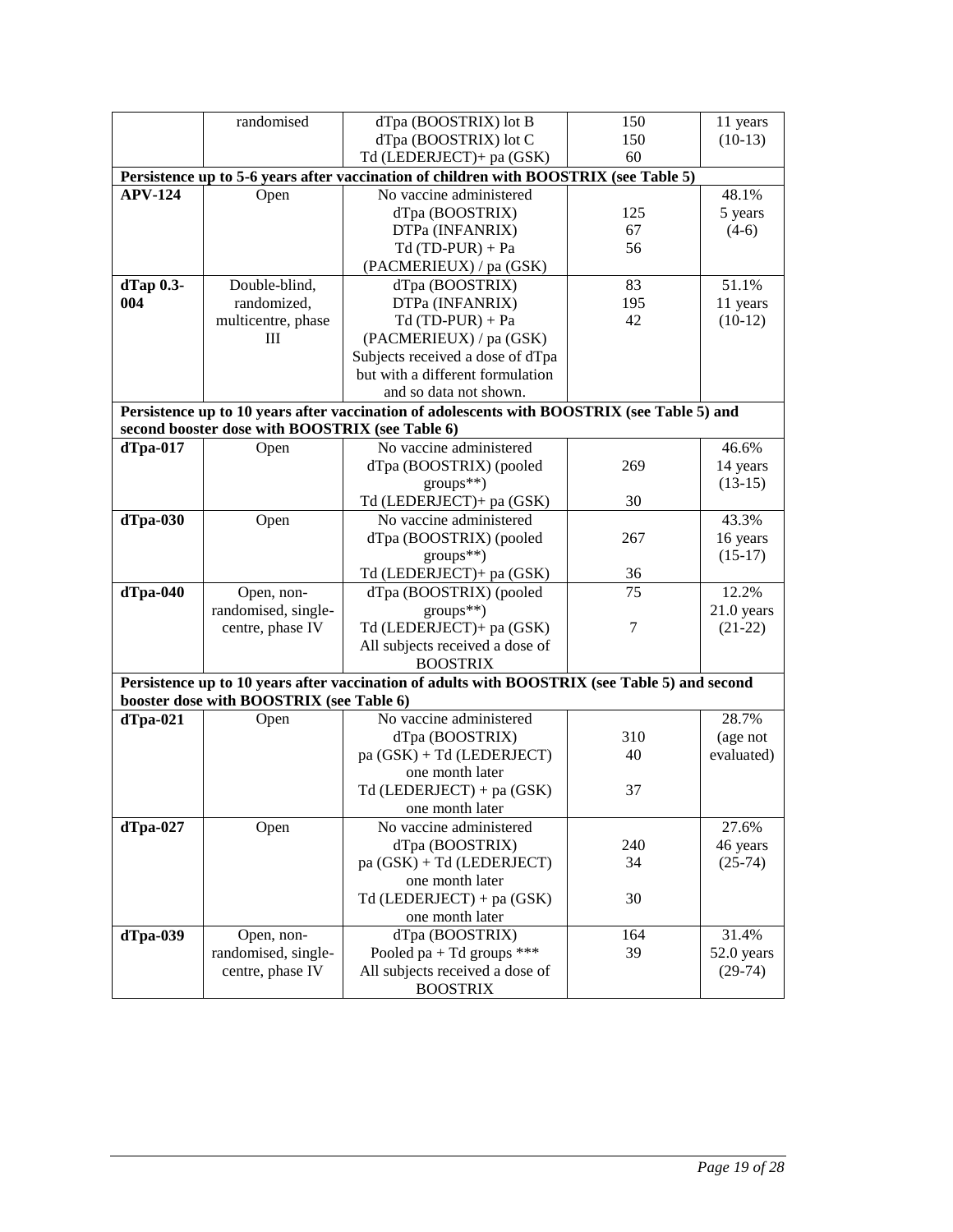|             |                    | Vaccination of subjects $\geq 40$ years of age with BOOSTRIX or BOOSTRIX-POLIO |     |            |
|-------------|--------------------|--------------------------------------------------------------------------------|-----|------------|
| $d$ Tpa-034 | Double blind,      | 3 doses dTpa (BOOSTRIX) at                                                     | 155 | 41.3%      |
|             | randomised,        | month $0, 1$ and $6$                                                           |     | 57.0 years |
|             | multicentre, phase | 1 dose dTpa-IPV at month 0 and                                                 | 152 | $(40-85)$  |
|             | Ш                  | 2 doses of Td (TEDIVAX) at                                                     |     |            |
|             |                    | month 1 and 6                                                                  |     |            |
|             |                    | 3 doses of Td (TEDIVAX) at                                                     | 153 |            |
|             |                    | month $0, 1$ and $6$                                                           |     |            |

\* 3 consistency lots of dTpa-IPV

\*\* 3 consistency lots of dTpa from study dTpa-004

\*\*\* Pooling of subjects from the two groups, group pa (GSK) + Td (LEDERJECT) one month later and group Td (LEDERJECT) + pa (GSK) one month later

In clinical studies APV-118, dTpa-001, dTpa-002, dTpa-003, and dTpa-004, the immune response to the diphtheria, tetanus, and acellular pertussis components was evaluated. The results are presented in the table below. Approximately one month following booster vaccination with BOOSTRIX, the following seroprotection/seropositivity rates were observed.

| Table 4 | Percent Seroprotection / Seropositivity one month following vaccination |
|---------|-------------------------------------------------------------------------|
|         | with BOOSTRIX                                                           |

| Antigen                                          | Seroprotection /<br>Seropositivity | <b>Adults and</b><br>adolescents from the<br>age of 10 years<br>onwards, at least<br>1690 subjects<br>(% vaccinees) | <b>Children from 4</b><br>to 9 years of age,<br>at least 415<br>subjects<br>$\frac{6}{6}$ vaccinees) |
|--------------------------------------------------|------------------------------------|---------------------------------------------------------------------------------------------------------------------|------------------------------------------------------------------------------------------------------|
| Diphtheria                                       | $\geq 0.1$ IU/ml*                  | 97.2%                                                                                                               | 99.8%                                                                                                |
| <b>Tetanus</b>                                   | $\geq$ 0.1 IU/ml <sup>*</sup>      | 99.0%                                                                                                               | 100.0%                                                                                               |
| Pertussis:                                       |                                    |                                                                                                                     |                                                                                                      |
| -Pertussis toxoid<br>-Filamentous haemagglutinin | $\geq$ 5 EL.U/ml                   | 97.8%                                                                                                               | 99.0%                                                                                                |
| -Pertactin                                       | $\geq$ 5 EL.U/ml                   | 99.9%                                                                                                               | 100.0%                                                                                               |
|                                                  | $\geq$ 5 EL.U/ml                   | 99.4%                                                                                                               | 99.8%                                                                                                |

\*cut-off accepted as indicative of protection

Results of the comparative studies with commercial dT vaccines containing the same antigen content indicates that the degree and duration of protection with BOOSTRIX would not be different from those obtained with these vaccines.

In clinical studies APV-124, dTap 0.3-004, dTpa-017, dTpa-030, dTpa-040, dTpa-021, dTpa-027 and dTpa-039, the persistence of immune response was evaluated. Three to 3.5 years, 5 to 6 years and 10 years following vaccination with BOOSTRIX, the following persistence of responses were observed: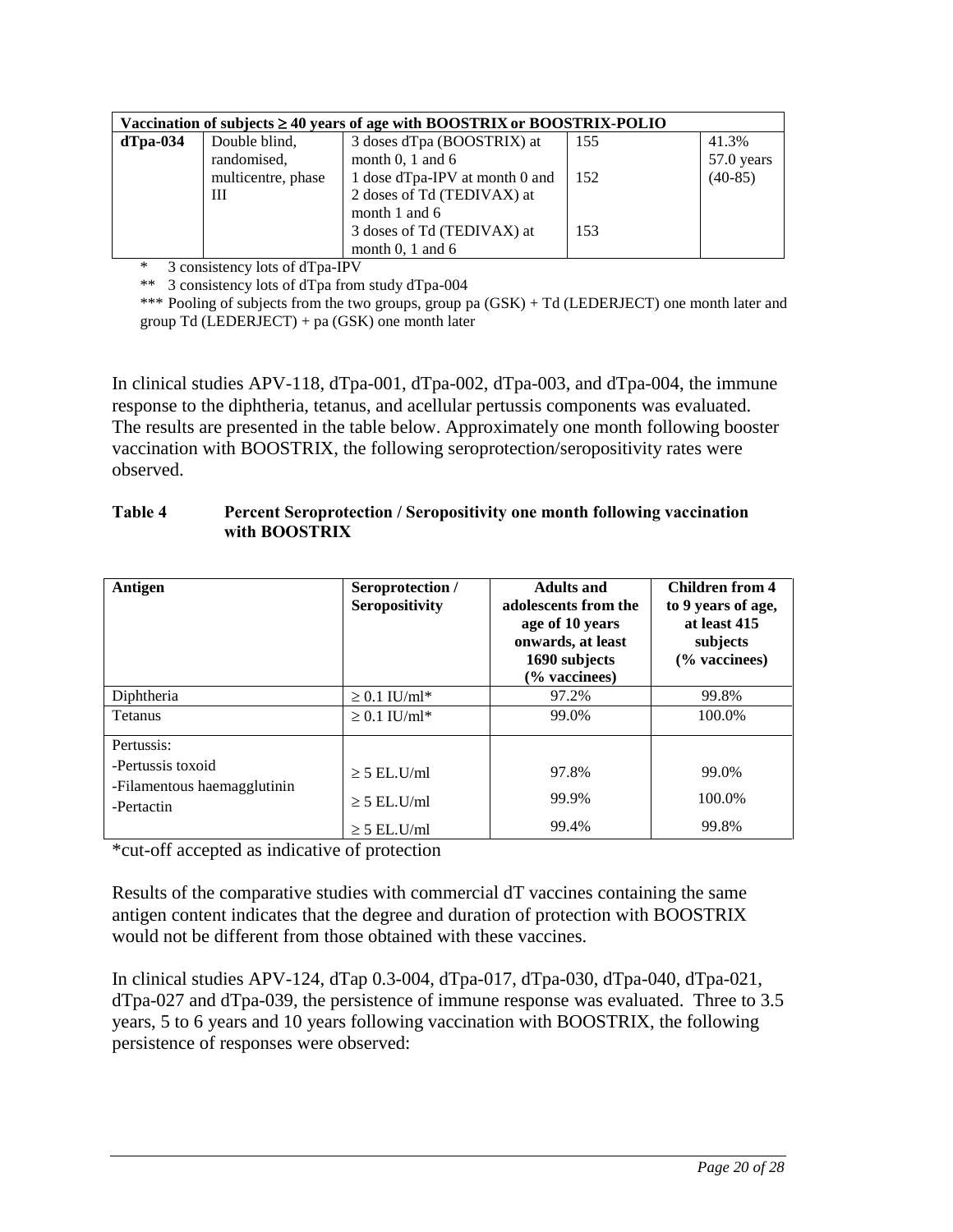### Table 5 Persistence of Responses Observed 3 to 3.5, 5 to 6 and 10 years Following Vaccination with BOOSTRIX

| Antigen                  | Res-<br>$\mathbf{ponse}^{(1)}$       | Adults and adolescents 10 years and older<br>Percentage of vaccinees demonstrating response<br>(CI) |                                                |                             |                          |                             |                          | <b>Children 4 years and</b><br>older <sup>(2)</sup><br>Percentage of vaccinees<br>demonstrating response |                          |
|--------------------------|--------------------------------------|-----------------------------------------------------------------------------------------------------|------------------------------------------------|-----------------------------|--------------------------|-----------------------------|--------------------------|----------------------------------------------------------------------------------------------------------|--------------------------|
|                          |                                      |                                                                                                     |                                                |                             |                          |                             |                          |                                                                                                          | (CI)                     |
|                          |                                      |                                                                                                     | 3-3.5 years persistence<br>5 years persistence |                             | 10 years persistence     |                             | $3-3.5$ years            | 5 to 6 years                                                                                             |                          |
|                          |                                      | Adult $(3)$                                                                                         | Adolescent<br>(3)                              | Adul $t^{(3)}$              | Adolescent<br>(3)        | Adul $t^{(3)}$              | Adolescent<br>(3)        | persistence                                                                                              | persistence              |
|                          |                                      | $N = 309$                                                                                           | $N = 261$                                      | $N =$<br>232                | $N = 250$                | $N = 158$                   | $N = 74$                 | $N = 118$                                                                                                | $N = 68$                 |
| Diph-<br>theria          | $\geq 0.1$<br>IU/ml                  | 71.2%<br>$(65.8 -$<br>76.2)                                                                         | 91.6%<br>$(87.6 - 94.7)$                       | 84.1%<br>$(78.7 -$<br>88.5) | 86.8%<br>$(82.0 - 90.7)$ | 64.6%<br>$(56.6 -$<br>72.0) | 82.4%<br>$(71.8-90.3)$   | 97.5%<br>$(93.0 - 99.5)$                                                                                 | 94.2%<br>$(85.8 - 98.4)$ |
|                          | $\geq 0.016$<br>IU/ml <sup>(4)</sup> | 97.4%<br>$(95.6 -$<br>99.2)                                                                         | 100%<br>$(98.2 - 100)$                         | 94.4%<br>$(90.6 -$<br>97.0  | 99.2%<br>$(96.9 - 99.9)$ | 89.9%<br>$(84.1 -$<br>94.1) | 98.6%<br>$(92.7-100)$    | 100 %<br>$(97.0 - 100)$                                                                                  | <b>Not</b><br>determined |
| <b>Tetanus</b>           | $\geq 0.1$<br>IU/ml                  | 94.8%<br>$(91.8 -$<br>97.0                                                                          | 100%<br>$(98.6 - 100)$                         | 96.2%<br>$(93.0 -$<br>98.3) | 100%<br>$(98.6 - 100)$   | 95.0%<br>$(90.4 -$<br>97.8) | 97.3%<br>$(90.6 - 99.7)$ | 98.4 %<br>$(94.2 - 99.8)$                                                                                | 98.5%<br>$(92.1 - 100)$  |
| <b>Pertussis</b>         |                                      |                                                                                                     |                                                |                             |                          |                             |                          |                                                                                                          |                          |
| Per-<br>tussis           | $\geq$ 5<br>EL.U/ml                  | 90.6%                                                                                               | 81.6%                                          | 89.5%                       | 76.8%                    | 85.6%                       | 61.3%                    | 58.7%                                                                                                    | 51.5%                    |
| toxoid                   |                                      | $(86.8 -$<br>93.6)                                                                                  | $(76.4 - 86.1)$                                | $(84.9 -$<br>93.1)          | $(71.1 - 81.9)$          | $(79.2 -$<br>90.7)          | $(49.4 - 72.4)$          | $(49.4 - 67.6)$                                                                                          | $(39.0 - 63.8)$          |
| Filamen-<br>tous         | $\geq 5$<br>EL.U/ml                  | 100%                                                                                                | 100%                                           | 100%                        | 100%                     | 99.4%                       | 100%                     | 100%                                                                                                     | 100%                     |
| Haem-<br>agglut-<br>inin |                                      | $(98.8 -$<br>100)                                                                                   | $(98.6 - 100)$                                 | $(98.5 -$<br>100)           | $(98.6 - 100)$           | $(96.6 -$<br>100)           | $(95.2 - 100)$           | $(96.9 - 100)$                                                                                           | $(94.8 - 100)$           |
| Pert-<br>actin           | $\geq 5$<br>EL.U/ml                  | 94.8%<br>$(91.7 -$<br>97.0                                                                          | 99.2%<br>$(97.3 - 99.9)$                       | 95.0%<br>$(91.4 -$<br>97.4) | 98.1%<br>$(95.5 - 99.4)$ | 95.0%<br>$(90.3 -$<br>97.8  | 96.0%<br>$(88.8-99.2)$   | 99.2%<br>$(95.5 - 100)$                                                                                  | 100%<br>$(94.9 - 100)$   |

<sup>(1)</sup>Response: Where, at the specified time point, a concentration of antibodies against diphtheria and tetanus  $\geq 0.1$  IU/ml was considered as seroprotection and a concentration of antibodies against pertussis  $\geq$  5EL.U/ml was considered as seropositivity.

<sup>(2)</sup>This reflects the age at which children were vaccinated with BOOSTRIX

(3)The terms 'adult' and 'adolescent' reflect the ages at which subjects received their first vaccination with BOOSTRIX. <sup>(4)</sup>Percentage of subjects with antibody concentrations associated with protection against disease ( $\geq 0.1$  IU/ml by

ELISA assay or  $\geq 0.016$  IU/ml by an in-vitro Vero-cell neutralisation assay).

 $N =$  the minimum number of subjects with available data for each antigen; CI = Confidence Interval (95%)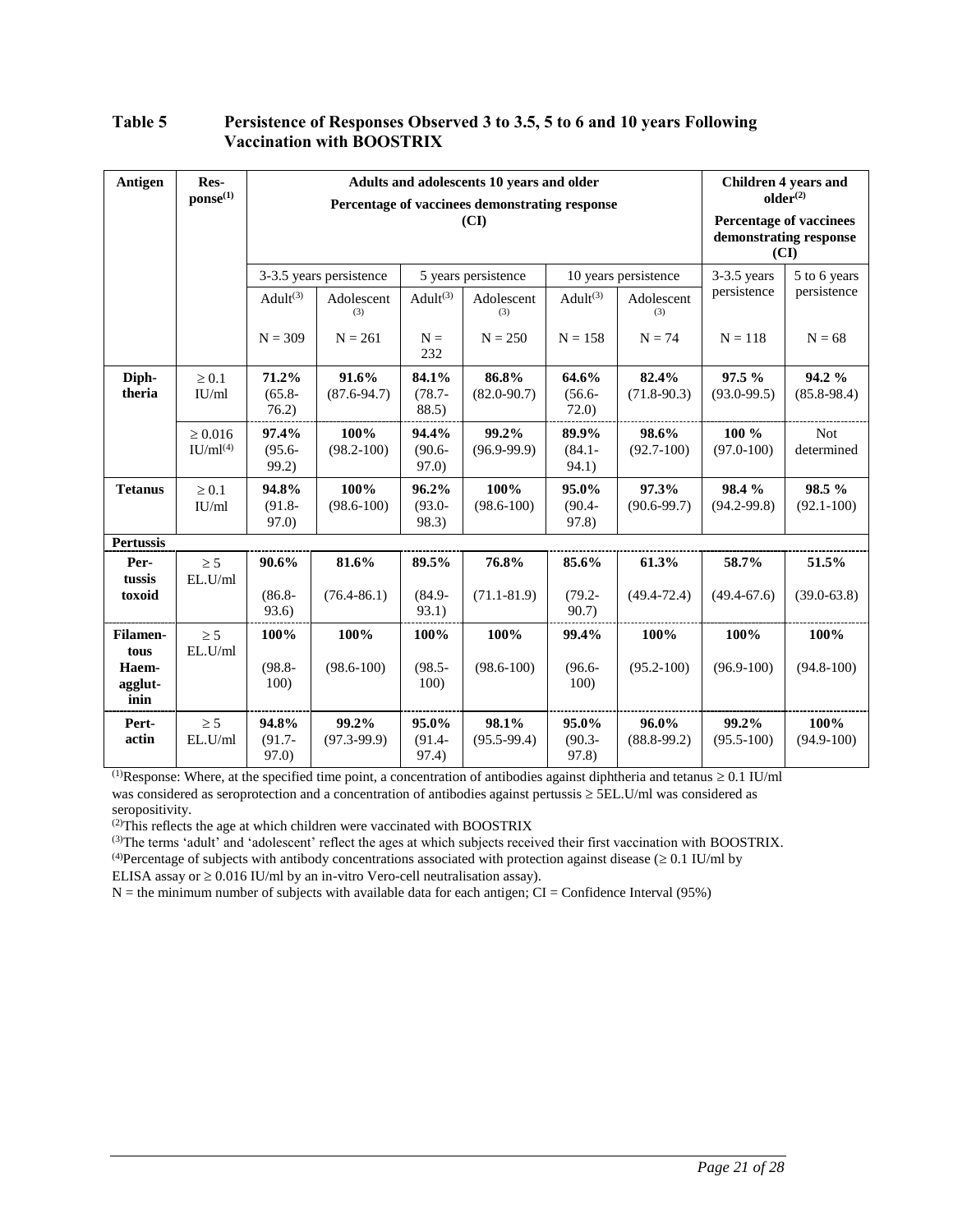In clinical studies dTpa-040 and dTpa-039, the immunogenicity of BOOSTRIX, administered 10 years after a previous booster dose with reduced-antigen content diphtheria, tetanus and acellular pertussis vaccine(s) was evaluated. One month post vaccination, > 99 % of subjects were seroprotected against diphtheria and tetanus and seropositive against pertussis (see [Table 6\)](#page-21-0).

<span id="page-21-0"></span>

| Table 6 | Immunogenicity of a second booster dose of BOOSTRIX administered 10 |
|---------|---------------------------------------------------------------------|
|         | years after the first dose in either adolescents or adults          |

| Antigen                              | Res <i>ponse</i> <sup>(1)</sup> | Adolescents <sup><math>(2)</math></sup> |                                                  | Adults <sup>(3)</sup>       |                                                  |
|--------------------------------------|---------------------------------|-----------------------------------------|--------------------------------------------------|-----------------------------|--------------------------------------------------|
|                                      |                                 | Number of<br>subjects $(N)$             | % vaccinees<br>demonstrating<br>response<br>(CI) | Number of<br>subjects $(N)$ | % vaccinees<br>demonstrating<br>response<br>(CI) |
| Diphtheria <sup>(4)</sup>            | $\geq 0.1$ IU/mL                | 73                                      | 100%<br>$(95.1 - 100)$                           | 152                         | 99.3%<br>$(96.4 - 100)$                          |
| Tetanus $(5)$                        | $\geq 0.1$ IU/mL                | 73                                      | 100\%<br>$(95.1 - 100)$                          | 153                         | 100%<br>$(97.6 - 100)$                           |
| <b>Pertussis</b>                     |                                 |                                         |                                                  |                             |                                                  |
| <b>Pertussis</b><br>toxoid           | $\geq$ 5 EL.U/mL                | 73                                      | 100%<br>$(95.1 - 100)$                           | 152                         | 100%<br>$(97.6 - 100)$                           |
| <b>Filamentous</b><br>haemagglutinin | $\geq$ 5 EL.U/mL                | 73                                      | 100%<br>$(95.1 - 100)$                           | 152                         | 100%<br>$(97.6 - 100)$                           |
| <b>Pertactin</b>                     | $\geq$ 5 EL.U/mL                | 73                                      | 100%<br>$(95.1 - 100)$                           | 153                         | 100%<br>$(97.6 - 100)$                           |

(1) Response: Where, one month after the second booster dose, a concentration of antibodies against diphtheria and tetanus  $\ge 0.1$  IU/mL was considered as seroprotection, a concentration of antibodies against pertussis  $\ge 5$  EL.U/mL was considered as seropositivity.

 $<sup>(2)</sup>$  The term 'adolescent' reflects the age at which subjects received their first booster dose (10-13 years) where subjects</sup> received a second booster dose 10 years later at 21-22 years of age.

(3) The term 'adult' reflects the age at which subjects received their first booster dose (19-70 years) where subjects received a second booster dose 10 years later at 29-74 years of age.

(4) To demonstrate that the second booster dose elicits seroprotective antibody concentrations in at least 80% of subjects against diphtheria, the lower limit of the 95% confidence interval for concentrations  $\geq 0.1$  IU/ml must be above 80%.  $<sup>(5)</sup>$  To demonstrate that the second booster dose elicits seroprotective antibody concentrations in at least 90% of subjects</sup> against tetanus, the lower limit of the 95% confidence interval for concentrations  $\geq 0.1$  IU/ml must be above 90%.  $N =$  number of subjects with available results

 $CI =$  Confidence Interval (95%)

In clinical study dTpa-034, after administration of one dose of BOOSTRIX to 139 adults  $\geq$  40 years of age that had not received any diphtheria and tetanus containing vaccine in the past 20 years, at least 98.5% of adults were seropositive for all three pertussis antigens and 81.5% and 93.4% were seroprotected against diphtheria and tetanus respectively. After administration of two additional doses one and six months after the first dose, the seropositivity rate was 100% for all three pertussis antigens and the seroprotection rates for diphtheria and tetanus reached 99.3% and 100% respectively.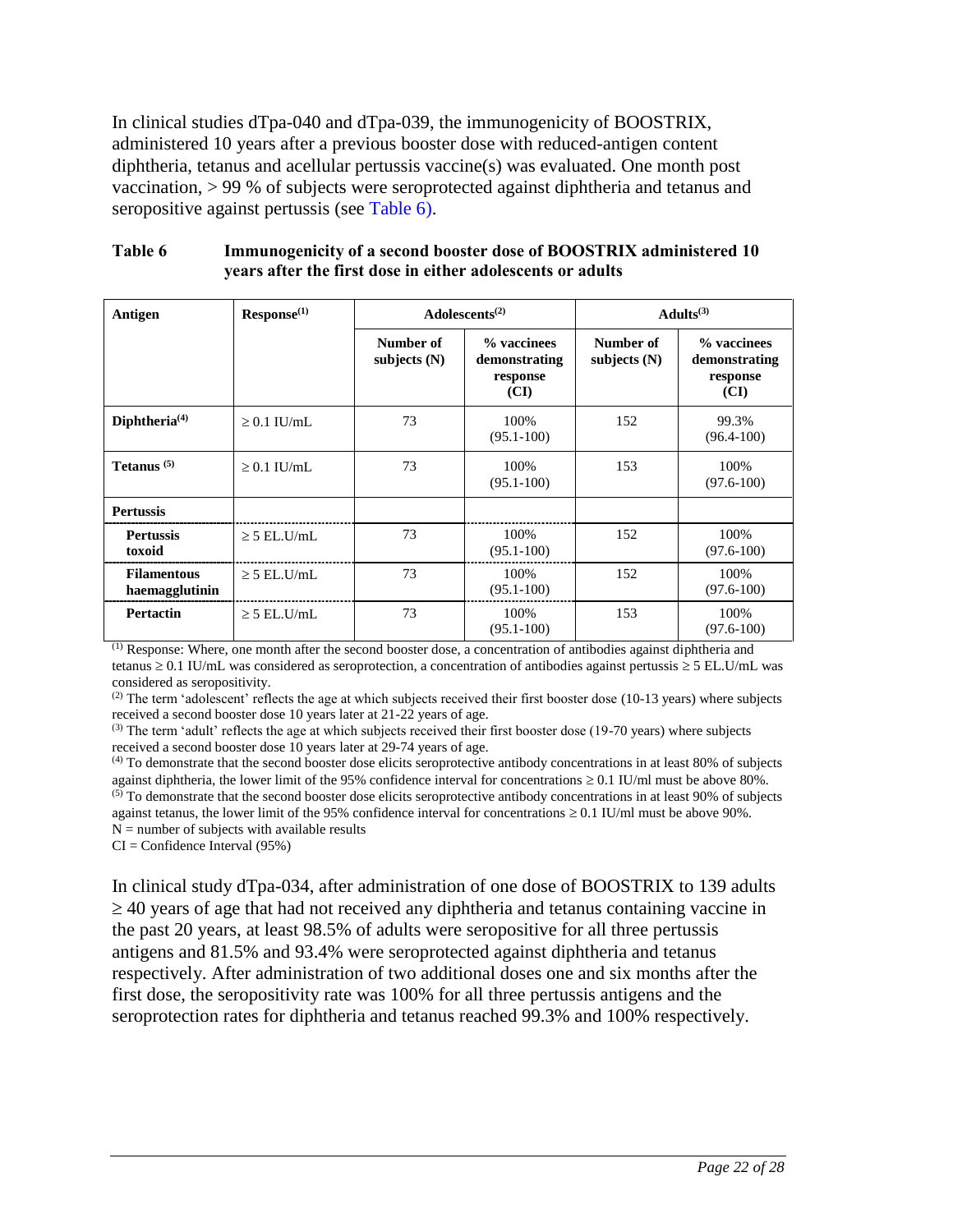## **Pertussis**

One month post vaccination, the overall response rate for each of the three individual pertussis antigens (pertussis toxoid, filamentous hemagglutinin, pertactin) was between 92.1 – 100%, 95.0 – 99.8% and 97.9 – 100%, respectively.

The pertussis antigens contained in BOOSTRIX are an integral part of the pediatric acellular pertussis combination vaccine (INFANRIX), for which efficacy after primary vaccination has been demonstrated in a household contact efficacy study. The antibody titres to all 3 pertussis components following vaccination with BOOSTRIX are higher than those observed during the household contact efficacy trial. Based on these comparisons, BOOSTRIX provides protection against pertussis, however the degree and duration of protection afforded by the vaccine are undetermined.

# **TOXICOLOGY**

Nonclinical data obtained with BOOSTRIX reveal no specific hazard for humans based on conventional studies of female fertility and embryo-fetal development in rats and rabbits, and also parturition and postnatal toxicity in rats (up to the end of the lactation period).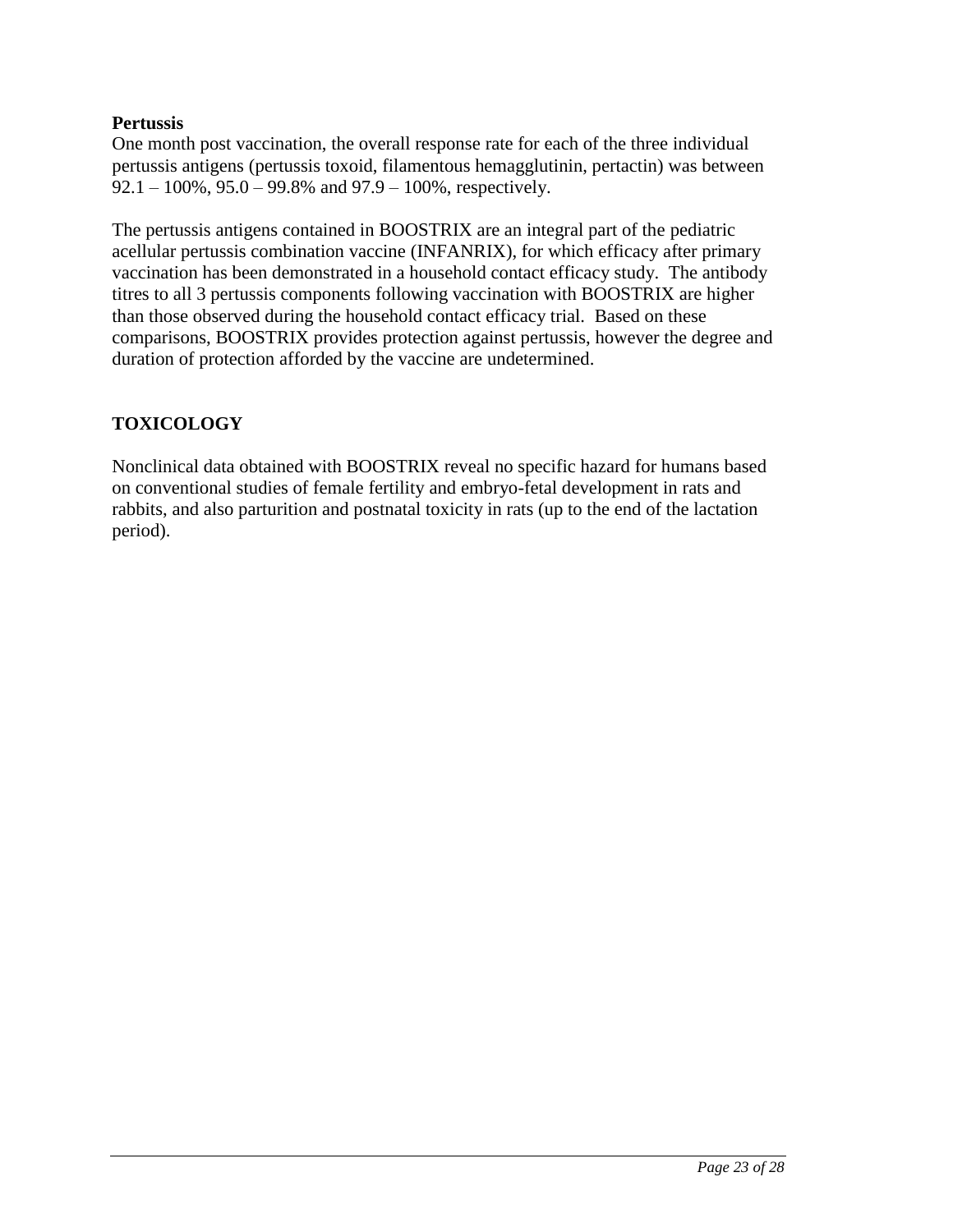## <span id="page-23-0"></span>**REFERENCES**

- 1. National Advisory Committee on Immunization. Canadian Immunization Guide. 7th ed. Minister of Public Works and Government Services Canada; 2006.
- 2. Diphtheria, tetanus, and pertussis: recommendations for vaccine use and other preventive measures. Recommendations of the Immunization Practices Advisory committee (ACIP). MMWR Recomm Rep 1991 Aug 8; 40(RR-10): 1-28.
- 3. Bardenheier B, Prevots DR, Khetsuriani N, Wharton M. Tetanus surveillance-- United States, 1995-1997. MMWR CDC Surveill Summ 1998 Jul 3; 47(2): 1-13.
- 4. Biological products; bacterial vaccines and toxoids; implementation of efficacy review. Final rule and final order. Fed Regist 2004 Jan 5; 69(2): 255-67.
- 5. Kendrick PL. Secondary familial attack rates from pertussis in vaccinated and unvaccinated children. Am J Hygiene 1940; 32: 89-91.
- 6. Nennig ME, Shinefield HR, Edwards KM, Black SB, Fireman BH. Prevalence and incidence of adult pertussis in an urban population. JAMA 1996 Jun 5; 275(21): 1672-4.
- 7. Cowell JL. Prospective protective antigens and animal models for pertussis. In: Leive L, Schlessinger D, editors. Microbiology.Washington, DC: American Society for Microbiology; 1984. p. 172-5.
- 8. Shahin RD, Brennan MJ, Li ZM, Meade BD, Manclark CR. Characterization of the protective capacity and immunogenicity of the 69-kD outer membrane protein of Bordetella pertussis. J Exp Med 1990 Jan 1; 171(1): 63-73.
- 9. Gustafsson L, Hallander HO, Olin P, Reizenstein E, Storsaeter J. A controlled trial of a two-component acellular, a five-component acellular, and a whole-cell pertussis vaccine. N Engl J Med 1996 Feb 8; 334(6): 349-55.
- 10. Greco D, Salmaso S, Mastrantonio P, Giuliano M, Tozzi AE, Anemona A, et al. A controlled trial of two acellular vaccines and one whole-cell vaccine against pertussis. Progetto Pertosse Working Group. N Engl J Med 1996 Feb 8; 334(6): 341-8.
- 11. Schmitt HJ, von Konig CH, Neiss A, Bogaerts H, Bock HL, Schulte-Wissermann H, et al. Efficacy of acellular pertussis vaccine in early childhood after household exposure. JAMA 1996 Jan 3; 275(1): 37-41.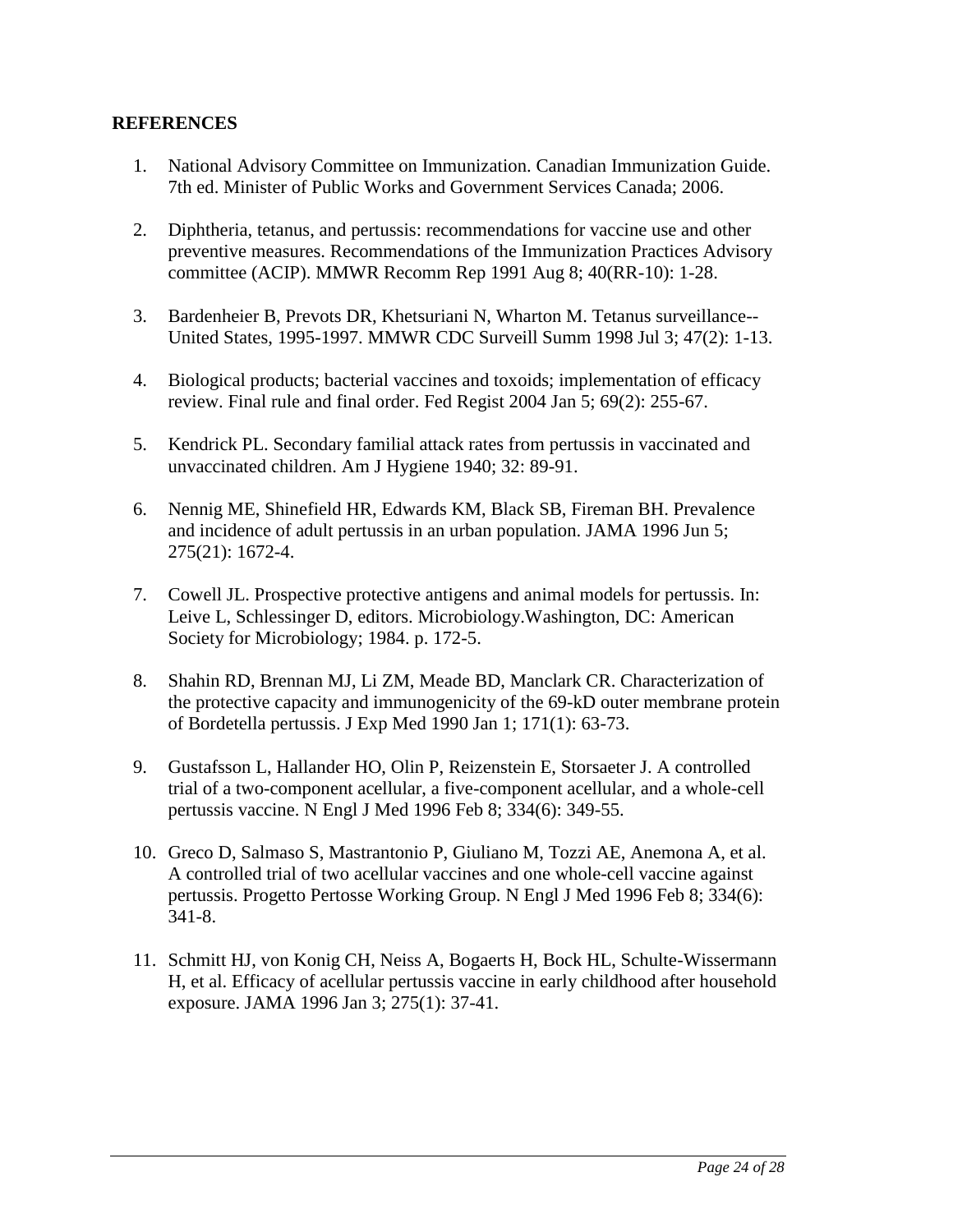- 12. Cherry JD, Gornbein J, Heininger U, Stehr K. A search for serologic correlates of immunity to Bordetella pertussis cough illnesses. Vaccine 1998 Dec; 16(20): 1901-6.
- 13. Storsaeter J, Hallander HO, Gustafsson L, Olin P. Levels of anti-pertussis antibodies related to protection after household exposure to Bordetella pertussis. Vaccine 1998 Dec; 16(20): 1907-16.
- 14. Edwards KM. Pertussis in older children and adults. Adv Pediatr Infect Dis 1997; 13: 49-77.
- 15. Canada Communicable Disease Report 2000 May 1; 26(9): 73-80.
- 16. Conly JM, Johnston BL. The role of the acellular pertussis vaccine and the demise of 'Pertussis Pete'. Can J Infect Dis 2001 Jan; 12(1): 15-7.
- 17. Atkinson WL, Pickering LK, Schwartz B, Weniger BG, Iskander JK, Watson JC. General recommendations on immunization. Recommendations of the Advisory Committee on Immunization Practices (ACIP) and the American Academy of Family Physicians (AAFP). MMWR Recomm Rep 2002 Feb 8; 51(RR-2): 1-35.
- 18. Campins-Marti M, Cheng HK, Forsyth K, Guiso N, Halperin S, Huang LM, et al. Recommendations are needed for adolescent and adult pertussis immunisation: rationale and strategies for consideration. Vaccine 2001 Dec 12; 20(5-6): 641-6.
- 19. Turnbull FM, Heath TC, Jalaludin BB, Burgess MA, Ramalho AC. A randomized trial of two acellular pertussis vaccines (dTpa and pa) and a licensed diphtheriatetanus vaccine (Td) in adults. Vaccine 2000 Nov 8; 19(6): 628-36.
- 20. Van der WM, Van DP, Joossens E, Francois G, Meurice F, Ramalho A. A randomised controlled trial with a diphtheria-tetanus-acellular pertussis (dTpa) vaccine in adults. Vaccine 2000 Apr 14; 18(20): 2075-82.
- 21. Tran Minh NN, He Q, Ramalho A, Kaufhold A, Viljanen MK, Arvilommi H, et al. Acellular vaccines containing reduced quantities of pertussis antigens as a booster in adolescents. Pediatrics 1999 Dec; 104(6): e70.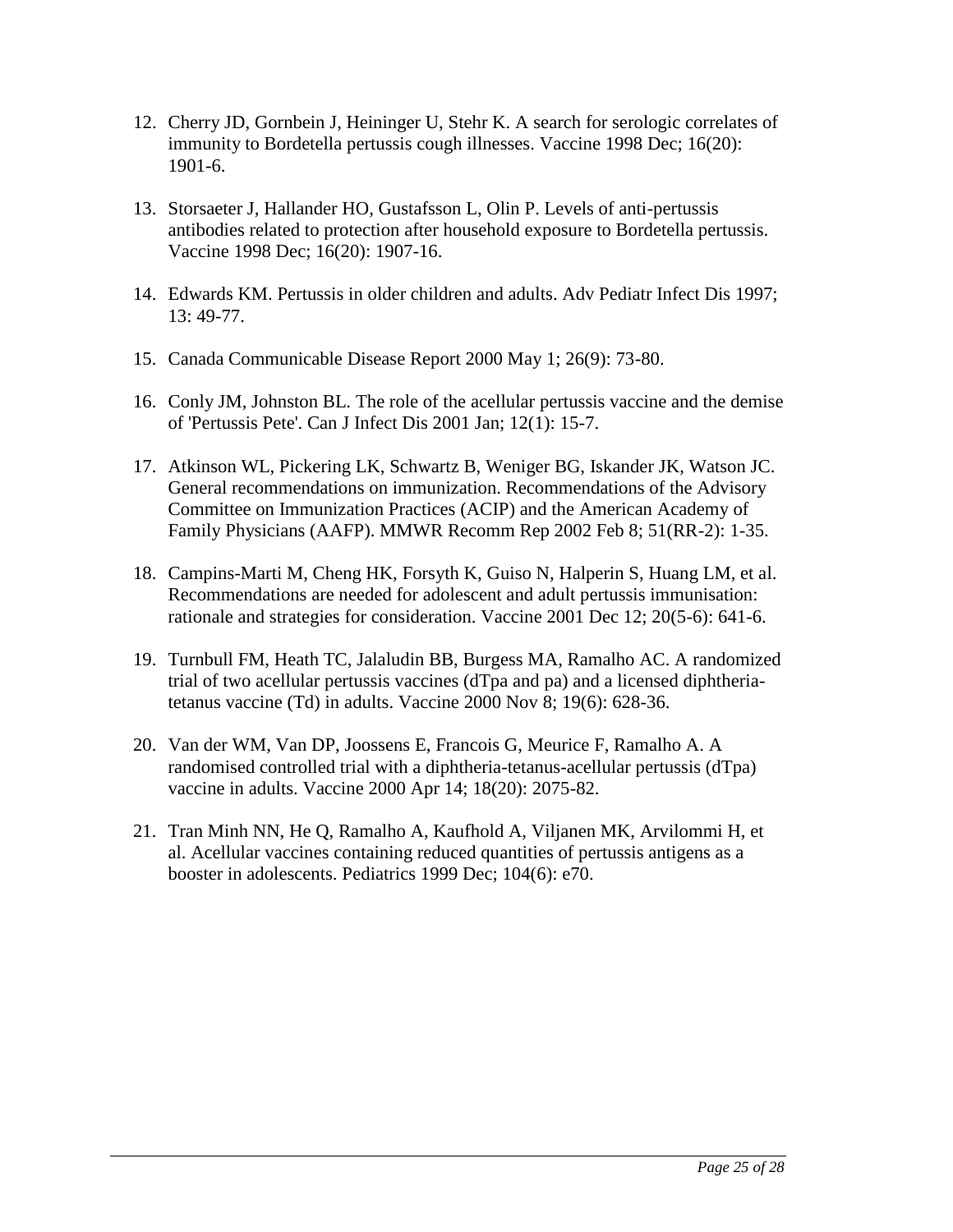#### <span id="page-25-0"></span>**PART III: CONSUMER INFORMATION**

#### **BOOSTRIX**

Combined diphtheria, tetanus, acellular pertussis (adsorbed) vaccine for booster vaccination

This leaflet is Part III of a three-part "Product Monograph" published when BOOSTRIX (Combined diphtheria, tetanus, acellular pertussis (adsorbed) vaccine for booster vaccination) was approved for sale in Canada and is designed specifically for Consumers. This leaflet is a summary and will not tell you everything about BOOSTRIX. Contact your doctor or pharmacist if you have any questions about the drug.

### **ABOUT THIS MEDICATION**

#### **What the medication is used for:**

BOOSTRIX is a vaccine used in adults and children 4 years of age and above for protection against diphtheria, tetanus (lockjaw) and pertussis (whooping cough).

Vaccination is the best way to protect against these diseases.

#### **What it does:**

The vaccine works by causing the body to produce its own protection (antibodies) against these diseases.

#### **When it should not be used:**

Do not use BOOSTRIX if:

- you or your child has previously had any allergic reaction to BOOSTRIX, or any ingredient contained in this vaccine. The active substances and other ingredients in BOOSTRIX are listed below. Signs of an allergic reaction may include itchy skin rash, shortness of breath and swelling of the face or tongue.
- you or your child has previously had an allergic reaction to any vaccine against diphtheria, tetanus or pertussis (whooping cough) diseases.
- you or your child experienced problems of the nervous system (encephalopathy) within 7 days after previous vaccination with a vaccine against pertussis disease.
- you or your child experienced problems with the brain or nerves after previous vaccination with a vaccine against diphtheria and/or tetanus.
- you or your child has a severe infection with a high temperature (over  $40^{\circ}$ C). A minor infection such as a cold should not be a problem, but talk to your doctor first.
- you are pregnant.

#### **What the medicinal ingredient is:**

The active substances contained in BOOSTRIX are: combined diphtheria and tetanus toxoids, and three purified pertussis antigens [pertussis toxoid, filamentous haemagglutinin and pertactin (69 kiloDalton outer membrane protein)].

None of the components in the vaccine are infectious.

#### **What the nonmedicinal ingredients are:**

Aluminum (as aluminum salts), sodium chloride and water for injection. Residues from the manufacturing process: disodium phosphate, formaldehyde, glutaraldehyde, glycine, monopotassium phosphate, polysorbate 80, and potassium chloride.

#### **What dosage form it comes in:**

BOOSTRIX is presented as a cloudy white sterile suspension in a single dose prefilled syringe. Upon storage, a white solid may be seen. This is normal.

### **WARNINGS AND PRECAUTIONS**

BEFORE you use BOOSTRIX talk to your doctor or pharmacist if:

- you or your child have a family history of convulsions.
- your child is suffering from neurological disorders, including infantile spasms, uncontrolled epilepsy or progressive encephalopathy (disease of brain).
- you or your child has a bleeding problem or bruises easily. BOOSTRIX should be given with caution since bleeding may occur following vaccination.
- you or your child had any problems (such as a high fever, collapse or shock-like state or persistent crying lasting 3 hours or more) within 48 hours or fits (with or without fever) within 3 days of vaccination with a vaccine against pertussis.
- you or your child has a high temperature (over 38°C).
- you or your child has any known allergies.
- you or your child is taking any other medicine or has recently received any other vaccine.
- you or your child has any serious health problem.
- your child is younger than 4 years of age.
- you are pregnant or breastfeeding.

Fainting can occur following, or even before, any needle injection; therefore, tell the doctor or nurse if you or your child fainted with a previous injection.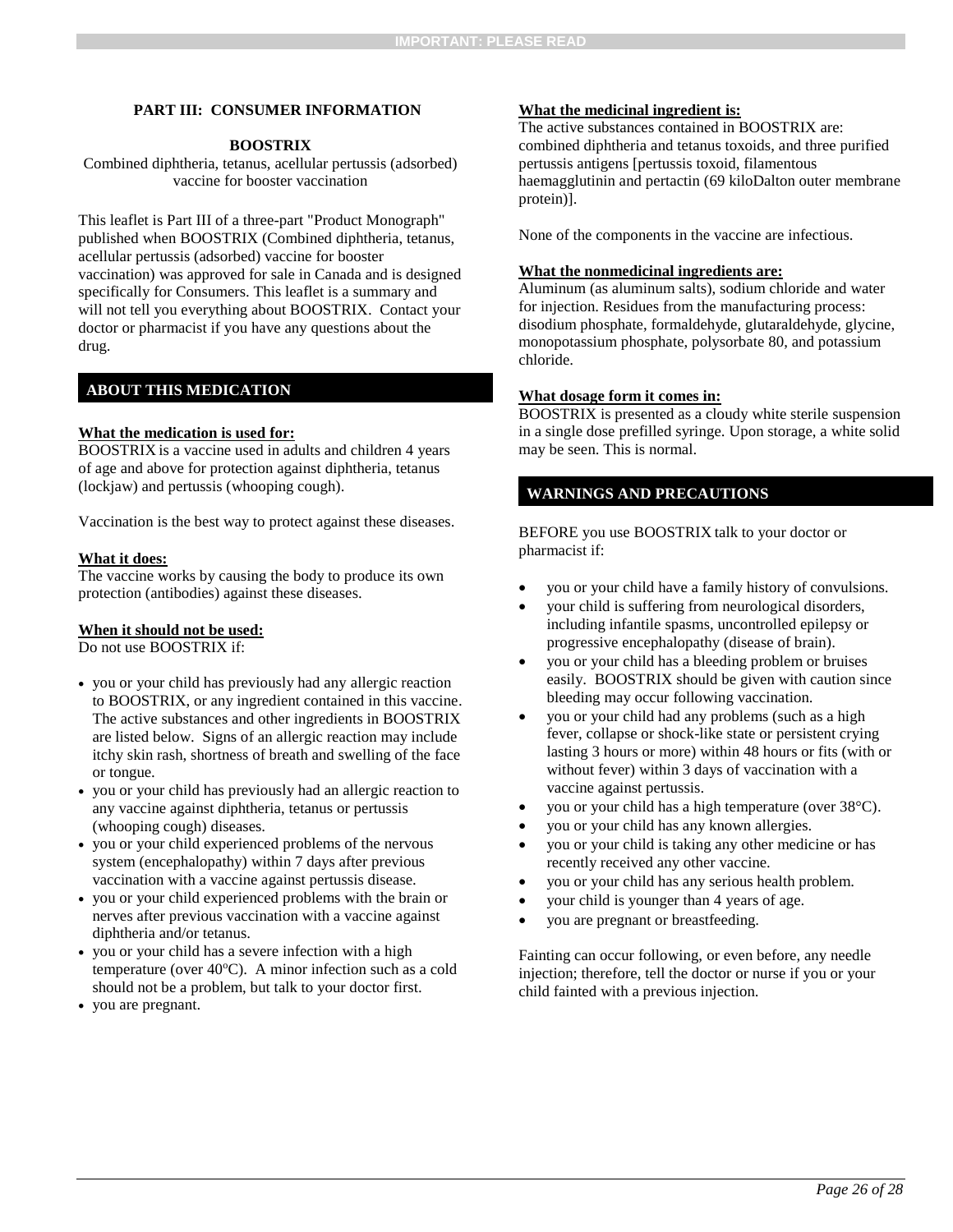### INTERACTIONS WITH THIS MEDICATION

Patients receiving immunosuppressive therapy or patients with immunodeficiency may not be fully protected against disease after receiving BOOSTRIX.

### **PROPER USE OF THIS MEDICATION**

#### **Usual dose:**

The dose of BOOSTRIX (combined diphtheria, tetanus, acellular pertussis (adsorbed) vaccine) is 0.5 mL.

The doctor will give BOOSTRIX as an injection into the muscle.

The vaccine should never be given into a vein.

#### **Missed Dose:**

If you or your child misses a scheduled injection, talk to your doctor and arrange another visit.

#### **Overdose:**

In case of drug overdose, contact a health care practitioner, hospital emergency department or regional Poison Control Centre immediately, even if there are no symptoms.

#### **SIDE EFFECTS AND WHAT TO DO ABOUT THEM**

Like all vaccines, BOOSTRIX may occasionally cause unwanted effects.

As with other vaccines, you or your child may feel pain at the injection site, or you may see some redness and swelling at this site. However, these reactions usually clear up within a few days.

In children 4 to 9 years of age, very common side effects (in more than 1 in 10 doses of the vaccine) after having BOOSTRIX are irritability, sleepiness, swelling, pain, redness where the injection was given and fatigue.

Common side effects (in more than 1 in 100 dose of the vaccine) after having BOOSTRIX are headache, loss of appetite, vomiting, diarrhea and a fever more than  $38^{\circ}$ C.

Uncommon side effects (in more than 1 in 1,000 doses of the vaccine) after having BOOSTRIX are upper respiratory tract infection, lack of attention, itchy eyes and crusty eyelids, rash, pain and a hard lump at the injection site. In adults, teenagers, and children from the age of 10 onwards, very common side effects (in more than 1 in 10 doses of the vaccine) after having BOOSTRIX are headache, fatigue and ill feeling.

Common side effects (in more than 1 in 100 doses of the vaccine) after having BOOSTRIX are dizziness, fever more than 38°C, nausea and a hard lump at the injection site.

Uncommon side effects (in more than 1 in 1,000 doses of the vaccine) after having BOOSTRIX are fainting, vomiting, diarrhea, upper respiratory tract infection, flu-like symptoms (fever, sore throat, runny nose, cough, chills), swollen glands, excessive sweating, itching, rash, joint stiffness and pain, muscle ache and pain.

If these symptoms continue or become severe, tell the doctor or nurse.

As with other vaccines in any age group, allergic reactions may occur very rarely (in less than 1 in 10,000 vaccinees). This can be recognized by symptoms such as itchy rash of the hands and feet, swelling of the face, lips, mouth, tongue or throat, difficulty in breathing or swallowing, fits (with or without fever), hives, large swelling of the vaccinated limb, unusual weakness and a sudden drop in blood pressure and loss of consciousness. Such reactions will usually occur before leaving the doctor's office. However, you should seek immediate treatment in any event.

If you or your child develops any other symptom within days following the vaccination, tell your doctor as soon as possible.

Do not be alarmed by this list of possible side effects. It is possible that you or your child will have no side effects from vaccination.

*This is not a complete list of side effects. For any unexpected effects while taking BOOSTRIX, contact your doctor or pharmacist.*

#### **HOW TO STORE IT**

Store BOOSTRIX in a refrigerator at  $2^{\circ}C$  to  $8^{\circ}C$ .

Store in the original package in order to protect from light. **Do not freeze.** Freezing destroys the vaccine.

Keep out of the reach and sight of children.

Do not use after the expiry date which is stated on the carton. The date for last use corresponds to the last day of that month mentioned.